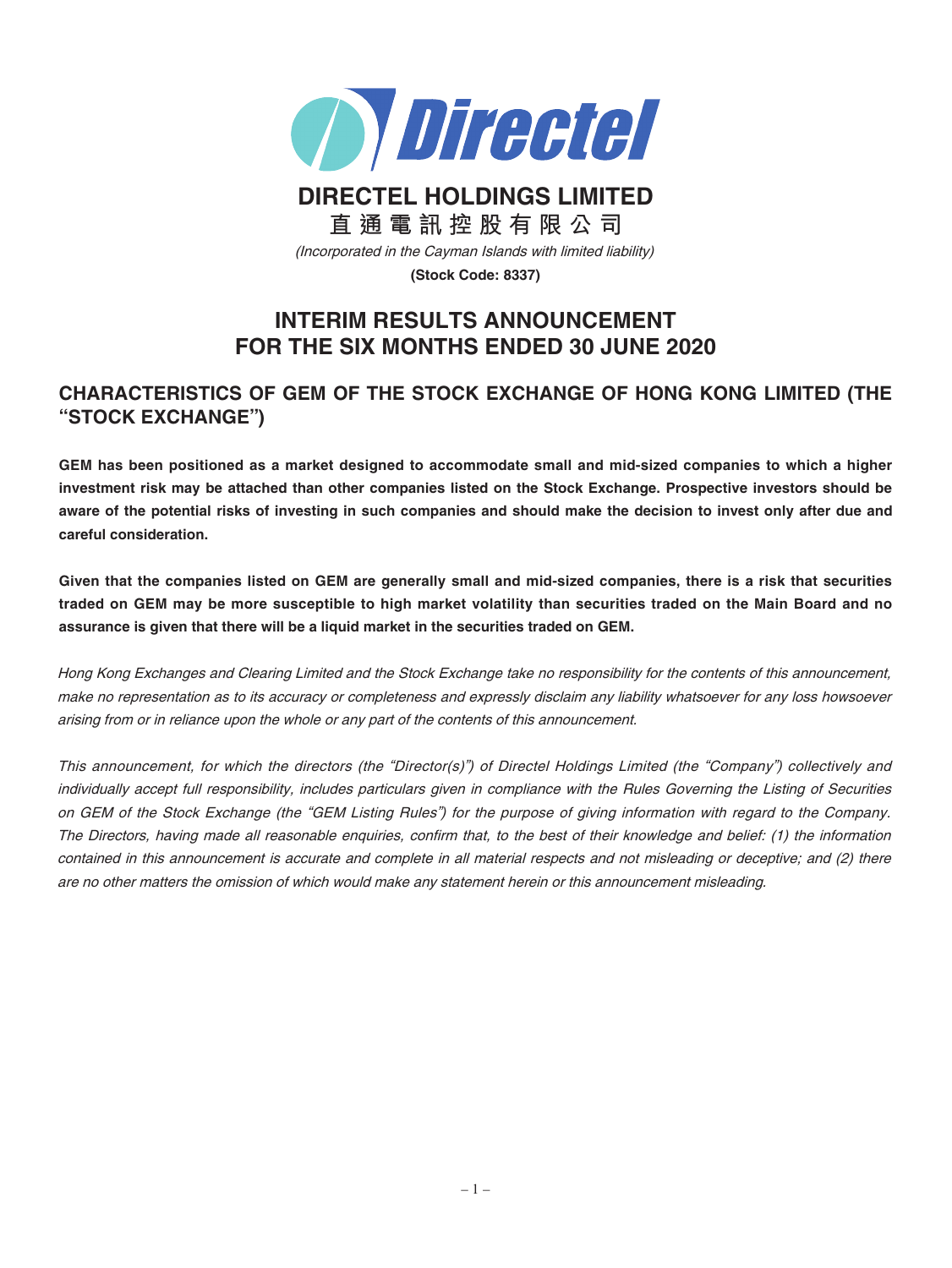### **HIGHLIGHTS**

- Revenue for the six months ended 30 June 2020 was approximately HK\$108,516,000, representing a decrease of approximately 4.4% as compared with the corresponding period in 2019.
- Loss attributable to shareholders of the Company for the six months ended 30 June 2020 was approximately HK\$16,682,000, representing an increase of approximately 29.8% as compared with the corresponding period in 2019.
- The Board does not recommend the payment of any dividend for the six months ended 30 June 2020.

### **UNAUDITED INTERIM RESULTS FOR THE SIX MONTHS ENDED 30 JUNE 2020**

The board of Directors (the "Board") of the Company hereby announces the unaudited consolidated financial statements of the Company and its subsidiaries (together referred to as the "Group") for the three months and the six months ended 30 June 2020 together with the unaudited comparative figures for the respective corresponding period in 2019 as follows:

### **CONDENSED CONSOLIDATED STATEMENT OF PROFIT OR LOSS AND OTHER COMPREHENSIVE INCOME**

|                                                                                                                                                                                                                                                                                |             | For the three months<br>ended 30 June  |                                 | For the six months<br>ended 30 June    |                                 |
|--------------------------------------------------------------------------------------------------------------------------------------------------------------------------------------------------------------------------------------------------------------------------------|-------------|----------------------------------------|---------------------------------|----------------------------------------|---------------------------------|
|                                                                                                                                                                                                                                                                                | <b>Note</b> | 2020<br><b>HK\$'000</b><br>(Unaudited) | 2019<br>HK\$'000<br>(Unaudited) | 2020<br><b>HK\$'000</b><br>(Unaudited) | 2019<br>HK\$'000<br>(Unaudited) |
| <b>Revenue</b>                                                                                                                                                                                                                                                                 | 5,6         | 52,545                                 | 56,188                          | 108,516                                | 113,505                         |
| Cost of sales                                                                                                                                                                                                                                                                  |             | (51, 347)                              | (55,606)                        | (107, 022)                             | (113, 286)                      |
| <b>Gross profit</b>                                                                                                                                                                                                                                                            |             | 1,198                                  | 582                             | 1,494                                  | 219                             |
| Other income                                                                                                                                                                                                                                                                   | 7(a)        | 344                                    | 127                             | 477                                    | 136                             |
| Other net loss                                                                                                                                                                                                                                                                 | 7(b)        | (743)                                  | (804)                           | (2, 275)                               | (1,482)                         |
| Administrative and other operating expenses                                                                                                                                                                                                                                    |             | (8, 348)                               | (6,659)                         | (16, 486)                              | (11, 897)                       |
| Loss from operations<br>Finance costs                                                                                                                                                                                                                                          | 8(a)        | (7, 549)<br>(21)                       | (6, 754)<br>(24)                | (16, 790)<br>(38)                      | (13,024)<br>(24)                |
| Loss before taxation<br>Income tax credit                                                                                                                                                                                                                                      | 8<br>9      | (7,570)<br>91                          | (6,778)<br>191                  | (16, 828)<br>146                       | (13,048)<br>191                 |
| Loss for the period attributable to equity<br>shareholders of the Company                                                                                                                                                                                                      |             | (7, 479)                               | (6, 587)                        | (16, 682)                              | (12, 857)                       |
| Other comprehensive income for<br>the period, net of income tax:<br>Item that will not be reclassified subsequently<br>to profit or loss:<br>Equity securities at fair value through other<br>comprehensive income - net movement in the<br>fair value reserve (non-recycling) |             | (84)                                   | 19                              | (90)                                   | (555)                           |
| Item that may be reclassified subsequently<br>to profit or loss:<br>Exchange differences on translation of financial<br>statements of overseas subsidiaries                                                                                                                    |             | (332)                                  | (86)                            | (361)                                  | (49)                            |
| Total comprehensive income for<br>the period attributable to equity<br>shareholders of the Company                                                                                                                                                                             |             | (7, 895)                               | (6,654)                         | (17, 133)                              | (13, 461)                       |
| Loss per share<br>- Basic (HK cents)<br>- Diluted (HK cents)                                                                                                                                                                                                                   | 11          | (0.20)<br>(0.20)                       | (0.19)<br>(0.19)                | (0.45)<br>(0.45)                       | (0.40)<br>(0.40)                |

There is no tax effect relating to the above components of other comprehensive income.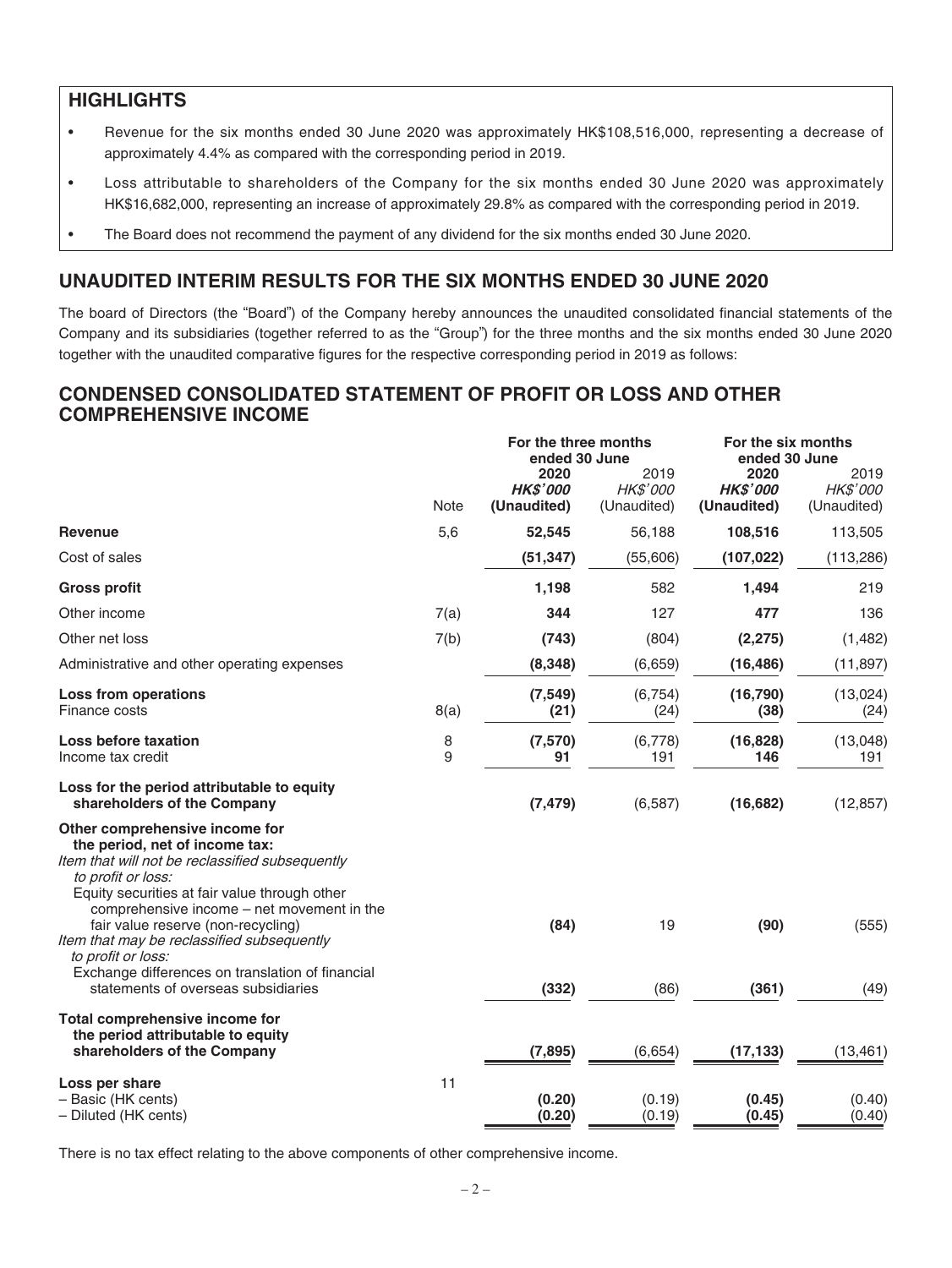# **CONDENSED CONSOLIDATED STATEMENT OF FINANCIAL POSITION**

|                                                |      | As at           | As at       |
|------------------------------------------------|------|-----------------|-------------|
|                                                |      | 30 June         | 31 December |
|                                                |      | 2020            | 2019        |
|                                                |      | <b>HK\$'000</b> | HK\$'000    |
|                                                | Note | (Unaudited)     | (Audited)   |
| <b>Non-current assets</b>                      |      |                 |             |
| Property, plant and equipment                  | 12   | 8,760           | 9,523       |
| Goodwill                                       |      | 5,942           | 5,942       |
| Other non-current financial assets             | 13   | 1,782           | 1,872       |
| Deferred tax assets                            |      | 1,142           | 1,142       |
| <b>Total non-current assets</b>                |      | 17,626          | 18,479      |
| <b>Current assets</b>                          |      |                 |             |
| Inventories                                    | 14   | 3,375           | 2,483       |
| Trade receivables                              | 15   | 27,431          | 28,378      |
| Other receivables, deposits and prepayments    | 15   | 9,252           | 9,649       |
| Pledged bank deposits                          | 16   | 200             | 200         |
| Cash and cash equivalents                      | 16   | 39,781          | 56,625      |
| <b>Total current assets</b>                    |      | 80,039          | 97,335      |
| <b>Current liabilities</b>                     |      |                 |             |
| Contingent consideration payables              |      | 38,027          |             |
| Payables and accruals and contract liabilities | 17   | 4,356           | 7,443       |
| Lease liabilities                              |      | 865             | 567         |
| Taxation payable                               |      | 7               | 11          |
| <b>Total current liabilities</b>               |      | 43,255          | 8,021       |
| <b>Net current assets</b>                      |      | 36,784          | 89,314      |
| <b>Total assets less current liabilities</b>   |      | 54,410          | 107,793     |
| <b>Non-current liabilities</b>                 |      |                 |             |
| Contingent consideration payables              |      |                 | 36,127      |
| Lease liabilities                              |      | 710             | 687         |
| Deferred tax liabilities                       |      | 1,231           | 1,377       |
| <b>Total non-current liabilities</b>           |      | 1,941           | 38,191      |
|                                                |      |                 |             |
| <b>Net assets</b>                              |      | 52,469          | 69,602      |
| <b>Capital and reserves</b>                    |      |                 |             |
| Share capital                                  | 18   | 36,975          | 36,975      |
| Share premium                                  |      | 74,517          | 74,517      |
| Exchange reserve                               |      | (2, 163)        | (1,802)     |
| Fair value reserve                             |      | (235)           | (145)       |
| <b>Accumulated losses</b>                      |      | (56, 625)       | (39, 943)   |
| <b>Total equity</b>                            |      | 52,469          | 69,602      |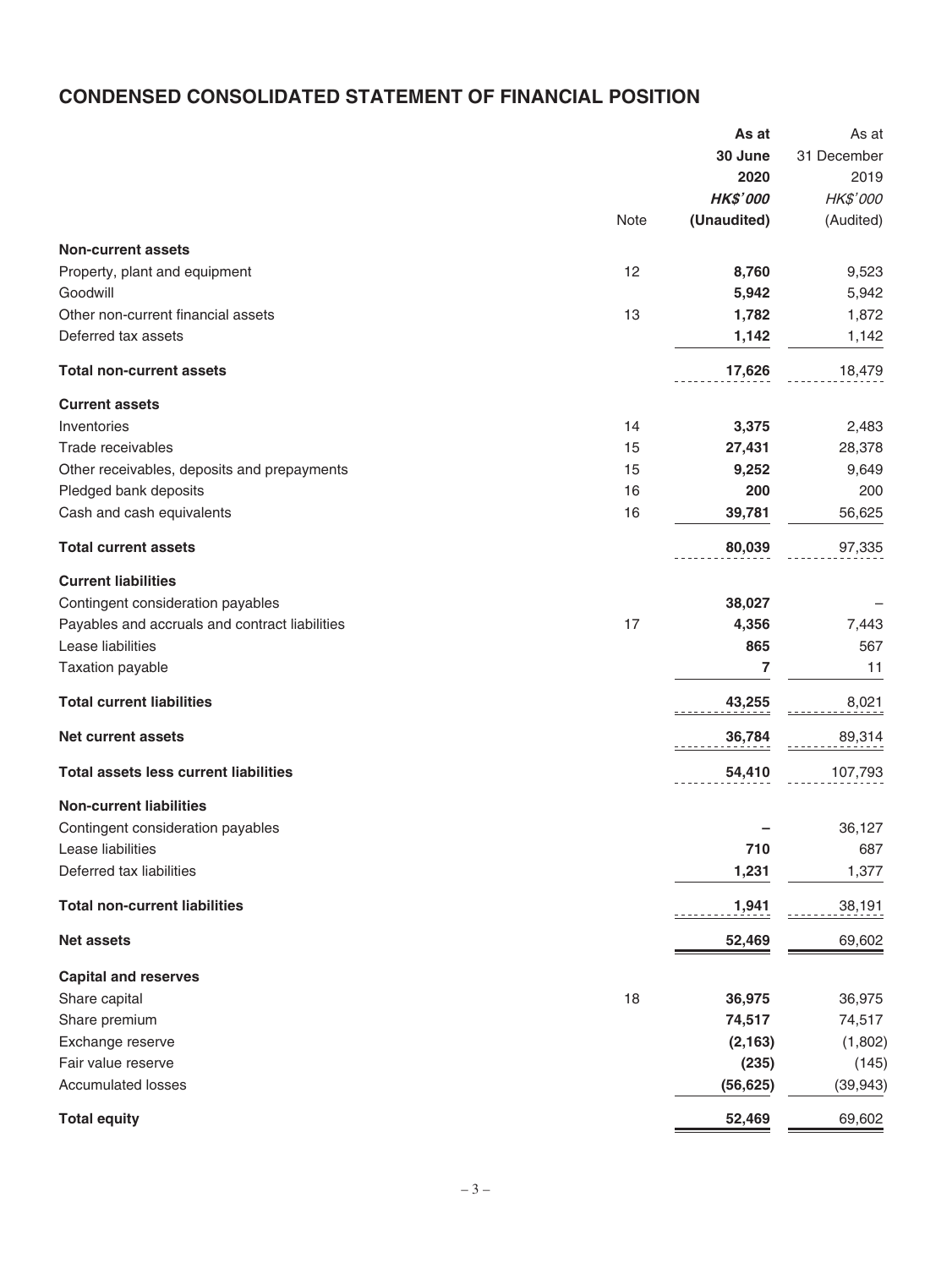# **CONDENSED CONSOLIDATED STATEMENT OF CHANGES IN EQUITY**

|                            |             |              |             |                 |                   | Retained<br>profits/ |              |
|----------------------------|-------------|--------------|-------------|-----------------|-------------------|----------------------|--------------|
|                            | Share       | <b>Share</b> | Warrant     | <b>Exchange</b> | <b>Fair value</b> | (accumulated         | <b>Total</b> |
|                            | capital     | premium      | reserve     | reserve         | reserve           | losses)              | equity       |
|                            |             |              |             |                 | (non-recycling)   |                      |              |
|                            | HK\$'000    | HK\$'000     | HK\$'000    | HK\$'000        | HK\$'000          | HK\$'000             | HK\$'000     |
|                            | (Unaudited) | (Unaudited)  | (Unaudited) | (Unaudited)     | (Unaudited)       | (Unaudited)          | (Unaudited)  |
| Balance at 1 January 2019  | 31,125      | 46,749       | 1,654       | (1, 283)        | 722               | 19,092               | 98,059       |
| Loss for the period        |             |              |             |                 |                   | (12, 857)            | (12, 857)    |
| Other comprehensive income |             |              |             |                 |                   |                      |              |
| for the period             |             |              |             | (49)            | (555)             |                      | (604)        |
| Total comprehensive        |             |              |             |                 |                   |                      |              |
| income for the period      |             |              |             | (49)            | (555)             | (12, 857)            | (13, 461)    |
| Shares issued under        |             |              |             |                 |                   |                      |              |
| warrant subscription       |             |              |             |                 |                   |                      |              |
| agreement (note 18)        | 5,850       | 27,768       | (1,613)     |                 |                   |                      | 32,005       |
| Unlisted warrants lapsed   |             |              |             |                 |                   |                      |              |
| during the period          |             |              | (41)        |                 |                   | 41                   |              |
| Balance at 30 June 2019    | 36,975      | 74,517       |             | (1, 332)        | 167               | 6,276                | 116,603      |
| Balance at 1 January 2020  | 36,975      | 74,517       |             | (1, 802)        | (145)             | (39, 943)            | 69,602       |
| Loss for the period        |             |              |             |                 |                   | (16, 682)            | (16, 682)    |
| Other comprehensive        |             |              |             |                 |                   |                      |              |
| income for the period      |             |              |             | (361)           | (90)              |                      | (451)        |
| <b>Total comprehensive</b> |             |              |             |                 |                   |                      |              |
| income for the period      |             |              |             | (361)           | (90)              | (16, 682)            | (17, 133)    |
| Balance at 30 June 2020    | 36,975      | 74,517       |             | (2, 163)        | (235)             | (56, 625)            | 52,469       |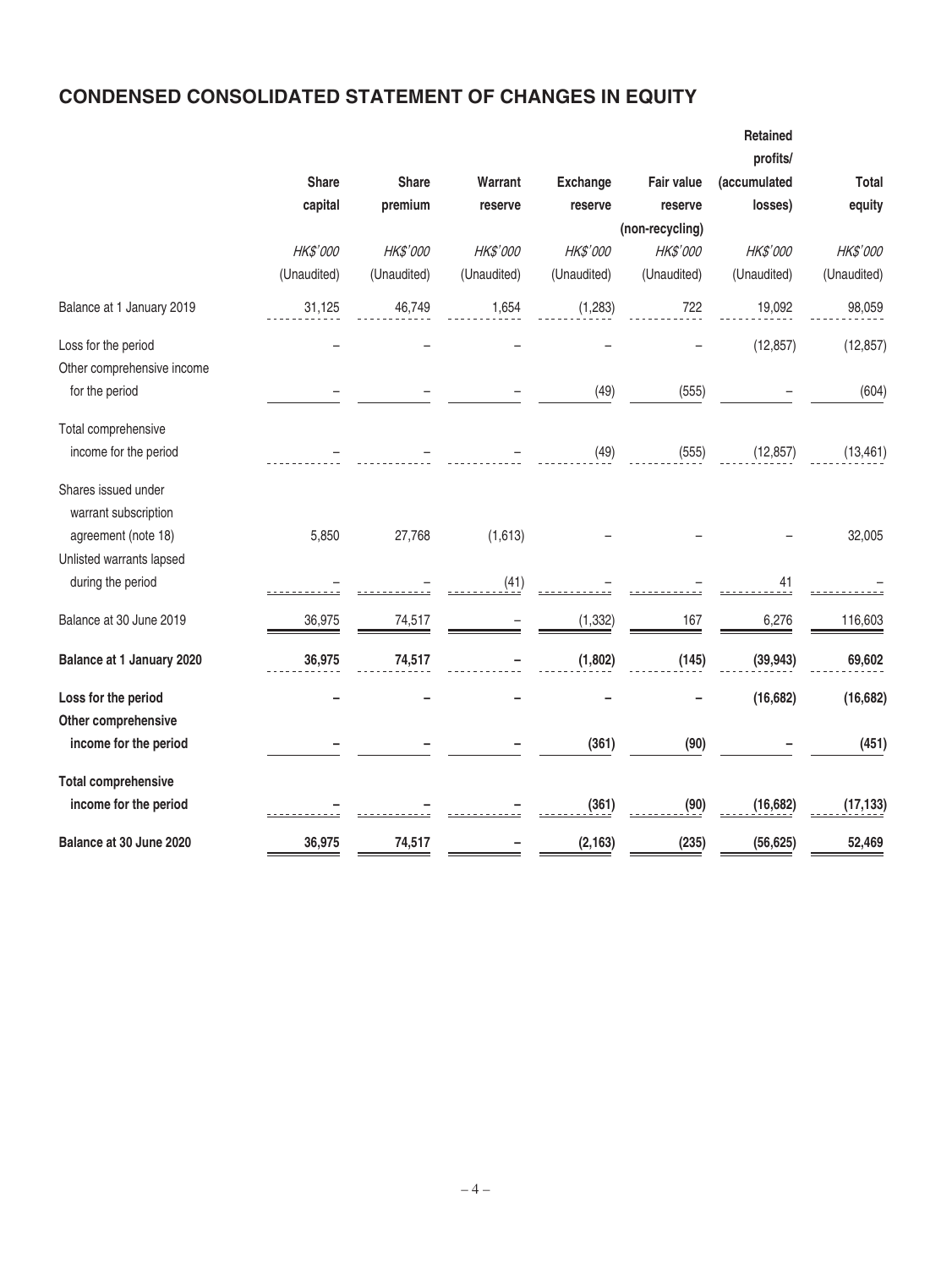### **NOTES TO THE UNAUDITED INTERIM FINANCIAL REPORT**

### **1. BACKGROUND OF THE COMPANY**

Directel Holdings Limited (the "Company") was incorporated in the Cayman Islands on 28 July 2009 as an exempted company with limited liability under the Companies Law of the Cayman Islands. Its principal place of business in Hong Kong is at Office Nos. 1, 2, 14 and 15, 37th Floor, Hong Kong Plaza, No. 188 Connaught Road West, Hong Kong and its registered office is at Clifton House, 75 Fort Street, PO Box 1350, Grand Cayman KY1-1108, Cayman Islands.

The Company and its subsidiaries are principally engaged in the provision of telecommunications services and distribution business.

### **2. BASIS OF PREPARATION**

The interim financial report of the Group has been prepared in accordance with the applicable disclosure provisions of the Rules Governing the Listing of Securities on GEM of the Stock Exchange, including compliance with International Accounting Standard ("IAS") 34, Interim Financial Reporting, issued by the International Accounting Standards Board ("IASB"). It was authorised for issue on 11 August 2020.

The interim financial report has been prepared in accordance with the same accounting policies adopted in the 2019 annual financial statements, except for the accounting policy changes that are expected to be reflected in the 2020 annual financial statements. Details of any changes in accounting policies are set out in note 3.

The preparation of an interim financial report in conformity with IAS 34 requires management to make judgements, estimates and assumptions that affect the application of policies and reported amounts of assets and liabilities, income and expenses on a year to date basis. Actual results may differ from these estimates.

The interim financial report contains condensed consolidated financial statements and selected explanatory notes. The notes include an explanation of events and transactions that are significant to an understanding of the changes in financial position and performance of the Group since the 2019 annual financial statements. The condensed consolidated interim financial statements and notes thereon do not include all of the information required for a full set of financial statements prepared in accordance with International Financial Reporting Standards ("IFRSs").

The interim financial report for the six months ended 30 June 2020 is unaudited, but has been reviewed by the Company's audit committee.

The financial information relating to the financial year ended 31 December 2019 that is included in the interim financial report as comparative information does not constitute the Company's statutory annual consolidated financial statements for that financial year but is derived from those financial statements. 2019 annual report is available at the Company's registered office. The Company's auditor has reported on those financial statements. The auditor's report was unqualified.

### **3. CHANGES IN ACCOUNTING POLICIES**

The IASB has issued a number of amendments to IFRS that are first effective for the current accounting period of the Group and the Company. There have been no significant changes to the accounting policies adopted in the Group's financial statements as a result of these developments.

The Group has not adopted any new standard or interpretation that is not yet effective for the current accounting period.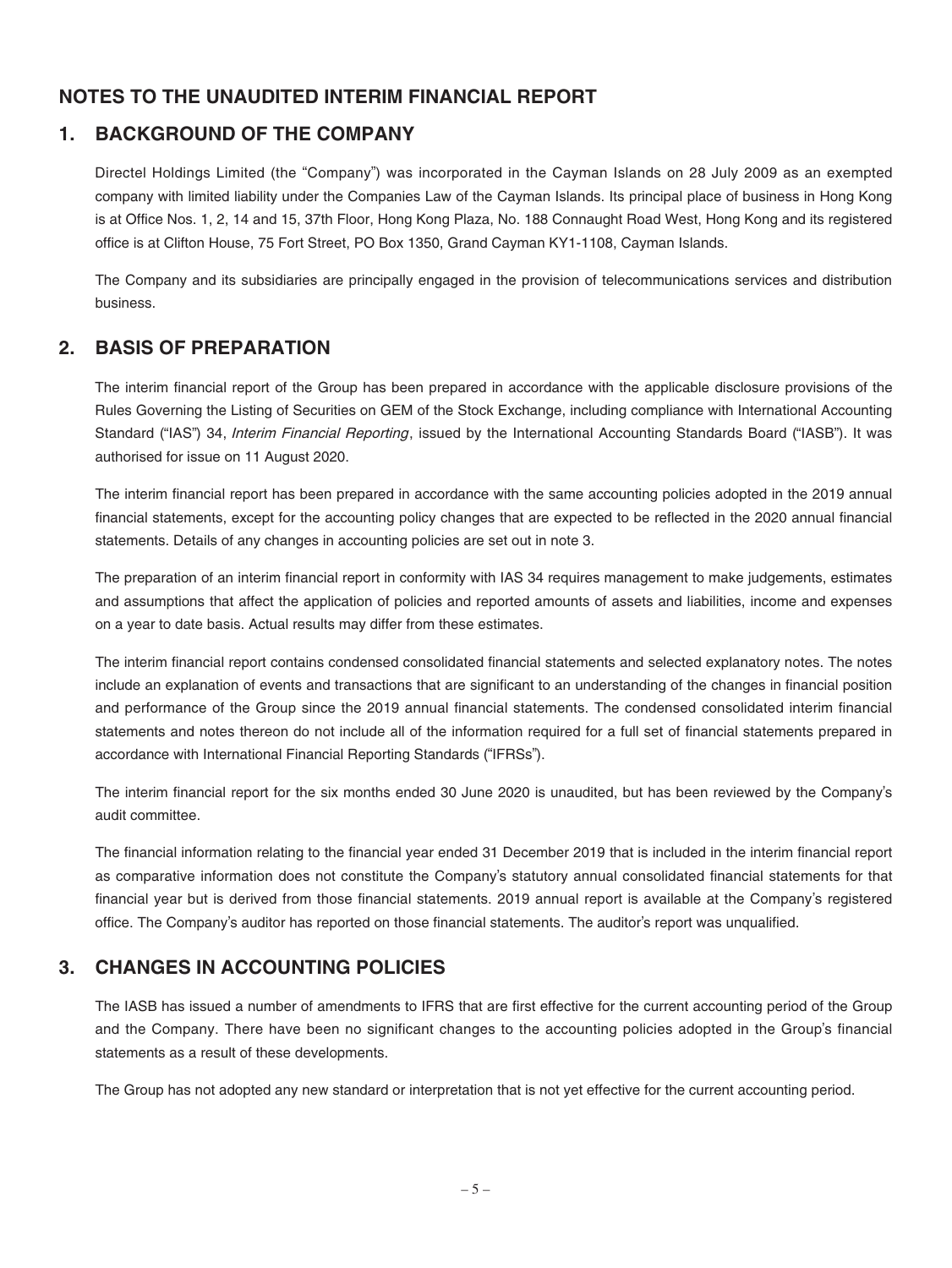### **4. SEGMENT REPORTING**

Operating segments, and the amounts of each segment item reported in the financial statements, are identified from the financial information provided regularly to the Group's most senior executive management for the purposes of allocating resources to, and assessing the performance of, the Group's various lines of business and geographical locations.

Individually material operating segments are not aggregated for financial reporting purposes unless the segments have similar economic characteristics and are similar in respect of the nature of products and services, the nature of production processes, the type or class of customers, the methods used to distribute the products or provide the services, and the nature of the regulatory environment. Operating segments which are not individually material may be aggregated if they share a majority of these criteria.

### **5. REVENUE**

The principal activities of the Group are the telecommunications services and distribution business. Further details regarding the Group's principal activities are disclosed in note 6.

#### **Disaggregation of revenue**

Disaggregation of revenue from contracts with customers by products or service lines is as follows:

|                             | For the three months<br>ended 30 June |                 | For the six months<br>ended 30 June |                 |
|-----------------------------|---------------------------------------|-----------------|-------------------------------------|-----------------|
|                             |                                       |                 |                                     |                 |
|                             | 2020                                  | 2019            | 2020                                | 2019            |
|                             | <b>HKS'000</b>                        | <i>HK\$'000</i> | <b>HKS'000</b>                      | <b>HK\$'000</b> |
|                             | (Unaudited)                           | (Unaudited)     | (Unaudited)                         | (Unaudited)     |
| Telecommunications services | 9,506                                 | 15.994          | 22,621                              | 28,873          |
| Distribution business       | 43,039                                | 40.194          | 85,895                              | 84,632          |
|                             | 52,545                                | 56,188          | 108,516                             | 113,505         |

Disaggregation of revenue from contracts with customers by the timing of revenue recognition and by geographic markets is disclosed in notes 6(a) and 6(b) respectively.

Revenue from transactions with external customers, including revenue derived from individual customers who are known to the Group to be subject to common control, amounting to 10% or more of the Group's aggregate revenue for each of the periods are as follows:

|                                    | For the three months<br>ended 30 June |                 | For the six months<br>ended 30 June |             |
|------------------------------------|---------------------------------------|-----------------|-------------------------------------|-------------|
|                                    |                                       |                 |                                     |             |
|                                    | 2020                                  | 2019            | 2020                                | 2019        |
|                                    | <b>HK\$'000</b>                       | <b>HK\$'000</b> | <b>HKS'000</b>                      | HK\$'000    |
|                                    | (Unaudited)                           | (Unaudited)     | (Unaudited)                         | (Unaudited) |
| Customer A – distribution business | 19,801                                | 18,243          | 36,292                              | 34,609      |
| Customer B – distribution business |                                       | 7,583           |                                     | 16,570      |
| Customer C – distribution business |                                       | 6,239           |                                     | 14,769      |
| Customer D – distribution business | 10,499                                |                 | 20,986                              |             |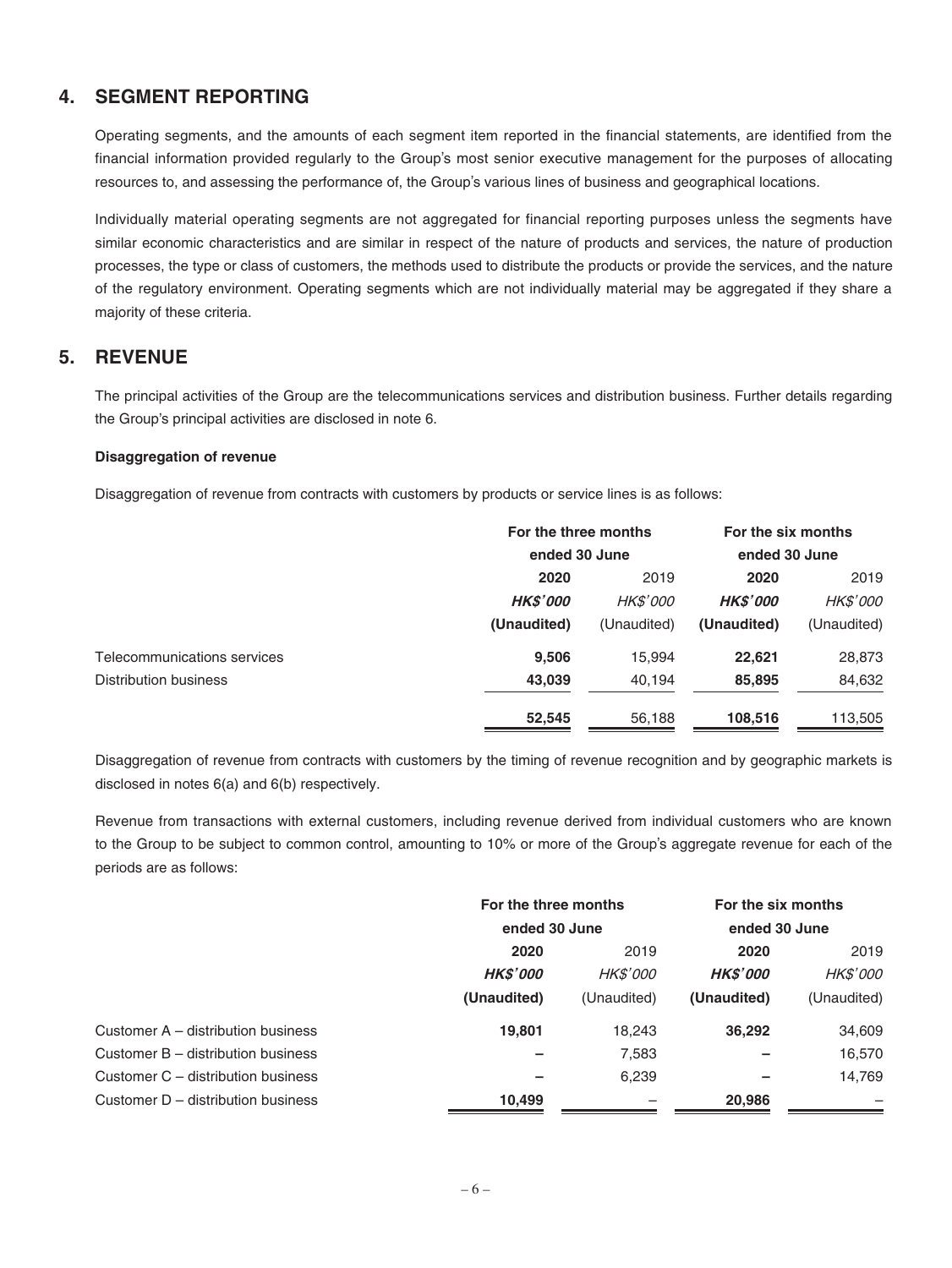### **6. SEGMENT INFORMATION**

Operating segment is reported in a manner consistent with the internal reporting provided to the chief operating decision-maker ("CODM"). The CODM, who is responsible for allocating resources and assessing performance of the operating segments, has been identified as the key management team of the Company. The CODM reviews the Group's internal reports in order to assess performance, allocate resources and determine the operating segments.

The CODM assesses the performance of the operating segments based on the results attributable to each reportable segment. Interest income and expense are not allocated to segment, as this type of activity is driven by the central treasury function, which manages the cash position of the Group.

The CODM has determined the operating segments based on these reports. The Group is organised into two business segments:

- (i) Telecommunications services: Provision of telecommunications services
- (ii) Distribution business: Distribution of mobile phones and electronic products and distribution of mobile and data top-up e-vouchers

No operating segments have been aggregated to form the reportable segments.

#### **(a) Segment results**

The CODM assesses the performance of the operating segments based on the revenue from external customers and reportable segment profit (i.e. revenue less cost of sales). Segment (loss)/profits do not include other income, other net loss, finance costs and unallocated corporate expenses.

Disaggregation of revenue from contracts with customers by the timing of revenue recognition, as well as information regarding the Group's reportable segments as provided to the Group's most senior executive management for the purpose of resource allocation and assessment of segment performance for the six months ended 30 June 2020 and 2019 is set out below.

|                                                     | For the six months ended 30 June 2020 |                     |                 |  |
|-----------------------------------------------------|---------------------------------------|---------------------|-----------------|--|
|                                                     | <b>Telecommunications</b>             | <b>Distribution</b> |                 |  |
|                                                     | services                              | <b>business</b>     | <b>Total</b>    |  |
|                                                     | <b>HK\$'000</b>                       | <b>HK\$'000</b>     | <b>HK\$'000</b> |  |
|                                                     | (Unaudited)                           | (Unaudited)         | (Unaudited)     |  |
| Disaggregated by timing of revenue recognition      |                                       |                     |                 |  |
| Point in time                                       |                                       | 85,895              | 85,895          |  |
| Over time                                           | 22,621                                |                     | 22,621          |  |
| <b>Revenue from external customers</b>              | 22,621                                | 85,895              | 108,516         |  |
| Reportable segment revenue and consolidated revenue | 22,621                                | 85,895              | 108,516         |  |
| Reportable segment (loss)/profit                    | (80)                                  | 1,574               | 1,494           |  |
| Other income                                        |                                       |                     | 477             |  |
| Other net loss                                      |                                       |                     | (2, 275)        |  |
| Finance costs                                       |                                       |                     | (38)            |  |
| Unallocated corporate expenses                      |                                       |                     | (16, 486)       |  |
| Consolidated loss before taxation                   |                                       |                     | (16, 828)       |  |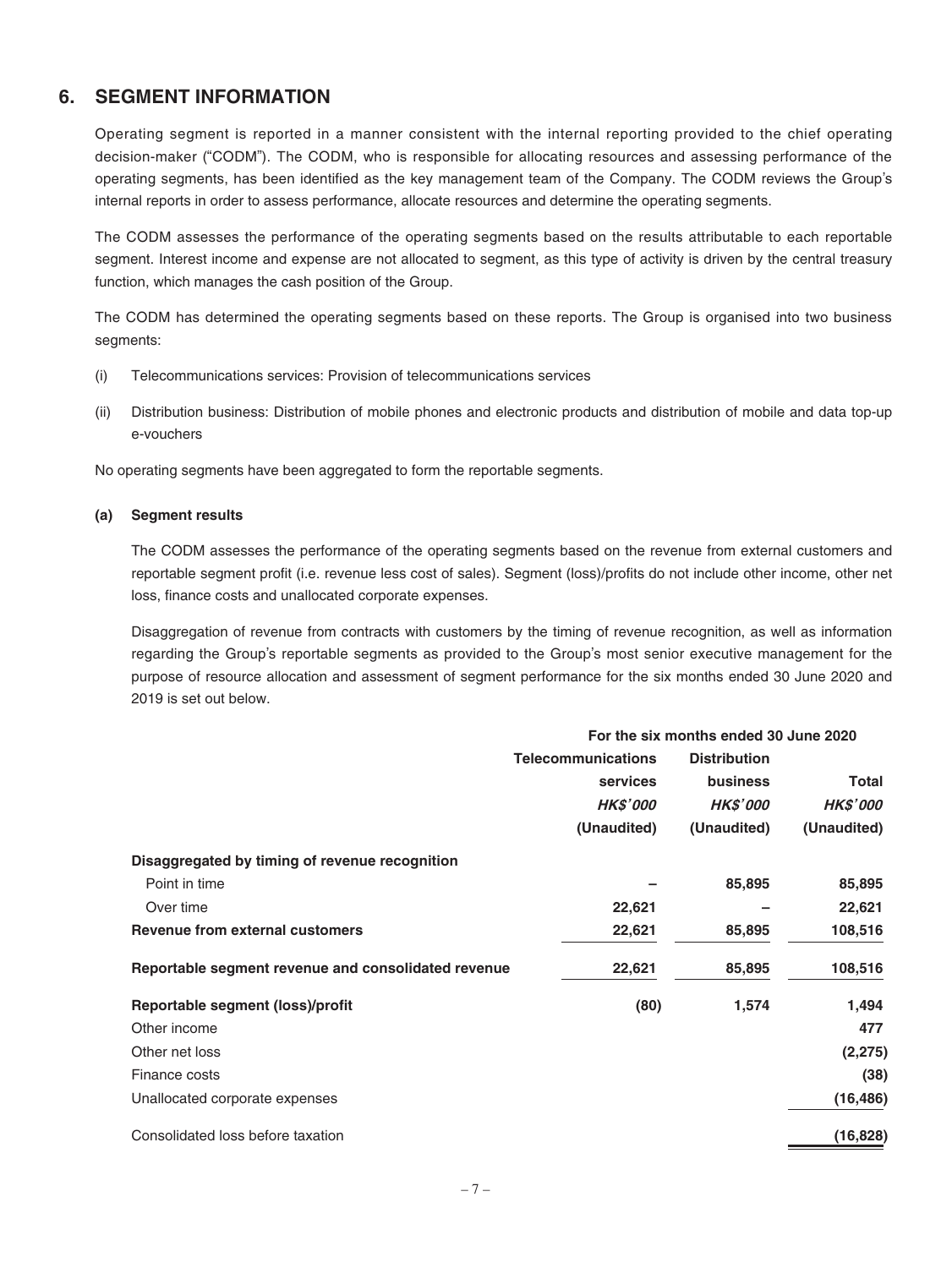|                                                     | For the six months ended 30 June 2019 |                     |                 |  |
|-----------------------------------------------------|---------------------------------------|---------------------|-----------------|--|
|                                                     | Telecommunications                    | <b>Distribution</b> |                 |  |
|                                                     | services                              | business            | Total           |  |
|                                                     | <i>HK\$'000</i>                       | <i>HK\$'000</i>     | <i>HK\$'000</i> |  |
|                                                     | (Unaudited)                           | (Unaudited)         | (Unaudited)     |  |
| Disaggregated by timing of revenue recognition      |                                       |                     |                 |  |
| Point in time                                       |                                       | 84,632              | 84,632          |  |
| Over time                                           | 28,873                                |                     | 28,873          |  |
| <b>Revenue from external customers</b>              | 28,873                                | 84,632              | 113,505         |  |
| Reportable segment revenue and consolidated revenue | 28,873                                | 84,632              | 113,505         |  |
| Reportable segment (loss)/profit                    | (1,803)                               | 2,022               | 219             |  |
| Other income                                        |                                       |                     | 136             |  |
| Other net loss                                      |                                       |                     | (1,482)         |  |
| Finance costs                                       |                                       |                     | (24)            |  |
| Unallocated corporate expenses                      |                                       |                     | (11, 897)       |  |
| Consolidated loss before taxation                   |                                       |                     | (13,048)        |  |

Information of assets and liabilities for reportable segments are not provided to CODM for their review. Therefore, no analysis of the Group's assets and liabilities by reportable segments are presented.

#### **(b) Geographical information**

The following table sets out information about the geographical locations of (i) the Group's revenue from external customers and (ii) the Group's property, plant and equipment ("specified non-current assets"). The geographical location of customers is based on the location at which the services were provided. The geographical location of the specified non-current assets is based on the location of the operation to which they are allocated.

|                       | <b>Revenue from</b> |                 | <b>Specified</b>   |             |
|-----------------------|---------------------|-----------------|--------------------|-------------|
|                       | external customers  |                 | non-current assets |             |
|                       | For the six months  |                 | As at              | As at       |
|                       | ended 30 June       |                 | 30 June            | 31 December |
|                       | 2020                | 2019            | 2020               | 2019        |
|                       | <b>HK\$'000</b>     | <b>HK\$'000</b> | <b>HK\$'000</b>    | HK\$'000    |
|                       | (Unaudited)         | (Unaudited)     | (Unaudited)        | (Audited)   |
| Hong Kong             | 49,426              | 48,875          | 8,745              | 9,484       |
| <b>Mainland China</b> | 22,798              | 28,378          |                    |             |
| Singapore             | 36,292              | 36,252          | 15                 | 39          |
|                       | 108,516             | 113,505         | 8,760              | 9,523       |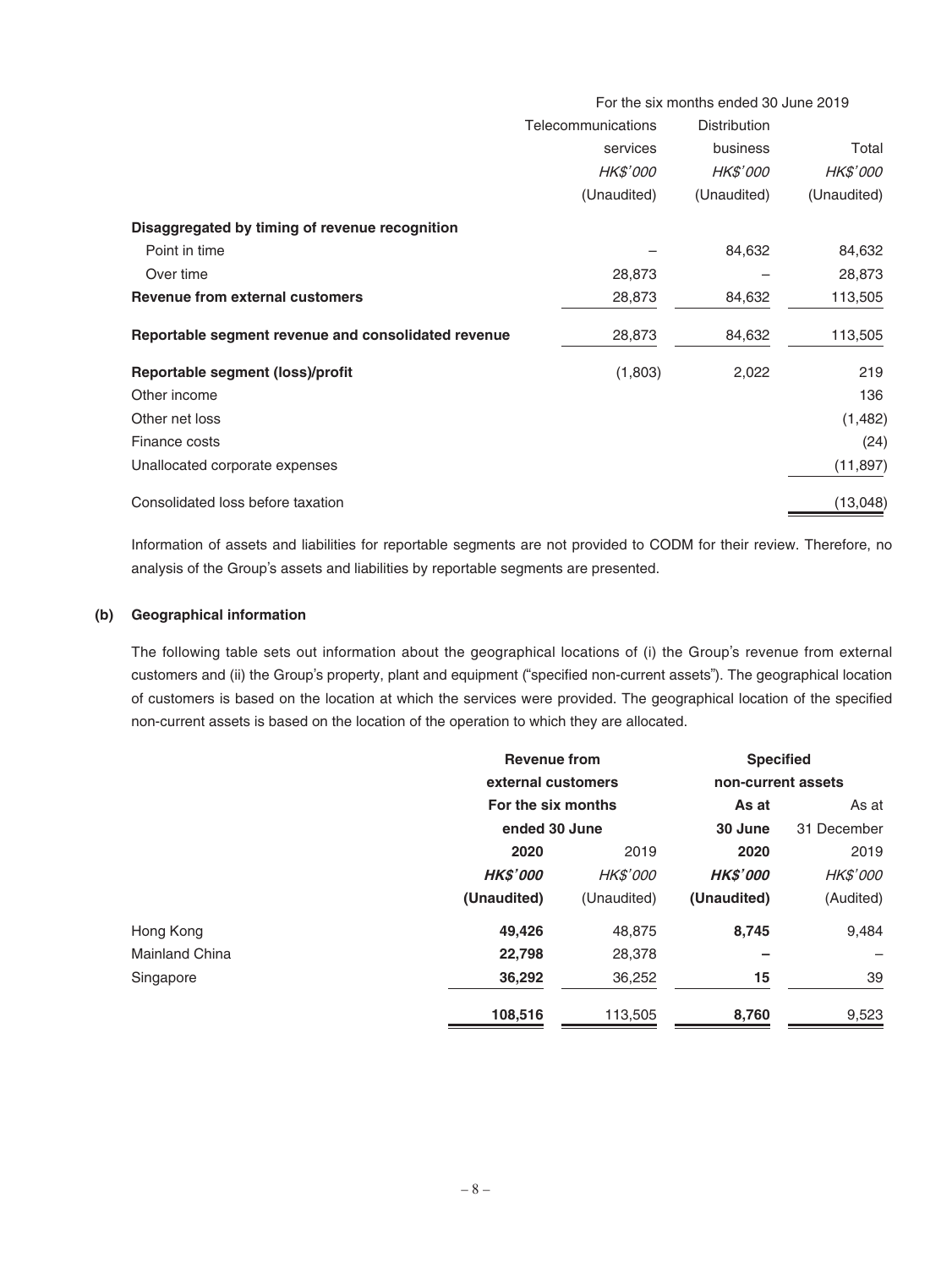# **7. OTHER INCOME AND OTHER NET LOSS**

|     |                                     | For the three months |                 | For the six months |                 |  |
|-----|-------------------------------------|----------------------|-----------------|--------------------|-----------------|--|
|     |                                     | ended 30 June        |                 | ended 30 June      |                 |  |
|     |                                     | 2020                 | 2019            | 2020               | 2019            |  |
|     |                                     | <b>HK\$'000</b>      | <b>HK\$'000</b> | <b>HK\$'000</b>    | <b>HK\$'000</b> |  |
|     |                                     | (Unaudited)          | (Unaudited)     | (Unaudited)        | (Unaudited)     |  |
| (a) | <b>Other income</b>                 |                      |                 |                    |                 |  |
|     | Interest income on financial assets |                      |                 |                    |                 |  |
|     | measured at amortised cost          | 73                   | 57              | 199                | 59              |  |
|     | Sundry income                       | 271                  | 70              | 278                | 77              |  |
|     |                                     | 344                  | 127             | 477                | 136             |  |
| (b) | Other net loss                      |                      |                 |                    |                 |  |
|     | Net foreign exchange gain/(loss)    | 187                  | (54)            | (375)              | 18              |  |
|     | Fair value change on contingent     |                      |                 |                    |                 |  |
|     | consideration (note 19(i))          | (930)                | (750)           | (1,900)            | (1,500)         |  |
|     |                                     | (743)                | (804)           | (2, 275)           | (1, 482)        |  |

# **8. LOSS BEFORE TAXATION**

Loss before taxation is arrived at after charging:

|     |                                             | For the three months |             | For the six months |             |
|-----|---------------------------------------------|----------------------|-------------|--------------------|-------------|
|     |                                             | ended 30 June        |             | ended 30 June      |             |
|     |                                             | 2020                 | 2019        | 2020               | 2019        |
|     |                                             | <b>HK\$'000</b>      | HK\$'000    | <b>HK\$'000</b>    | HK\$'000    |
|     |                                             | (Unaudited)          | (Unaudited) | (Unaudited)        | (Unaudited) |
| (a) | <b>Finance costs:</b>                       |                      |             |                    |             |
|     | Interest on lease liabilities               | 21                   | 24          | 38                 | 24          |
| (b) | Staff costs:                                |                      |             |                    |             |
|     | Salaries, wages and other benefits          | 1,072                | 1,244       | 2,201              | 2,470       |
|     | Contributions to retirement benefit schemes | 48                   | 84          | 104                | 161         |
|     |                                             | 1,120                | 1,328       | 2,305              | 2,631       |
| (c) | <b>Other items:</b>                         |                      |             |                    |             |
|     | Amortisation of intangible assets           |                      | 608         |                    | 1,217       |
|     | Depreciation                                |                      |             |                    |             |
|     | - owned property, plant and equipment       | 561                  | 737         | 1,161              | 1,474       |
|     | - right-of-use assets                       | 210                  | 165         | 356                | 165         |
|     | Impairment loss of trade receivables        | 3,823                | 695         | 7,920              | 695         |
|     | Expenses relating to short-term leases      |                      |             |                    |             |
|     | - rental of properties                      | 328                  | 344         | 657                | 739         |
|     | - rental of transmission lines              | 28                   | 83          | 123                | 353         |
|     | Auditors' remuneration                      |                      |             |                    |             |
|     | - audit services                            | 272                  | 430         | 574                | 786         |
|     | - tax services                              | 5                    | 5           | 5                  | 5           |
|     | Cost of inventories                         | 43,138               | 39,437      | 85,321             | 82,861      |
|     | Licence charges                             | 188                  | 184         | 537                | 521         |
|     | Repairs and maintenance                     | 314                  | 550         | 630                | 885         |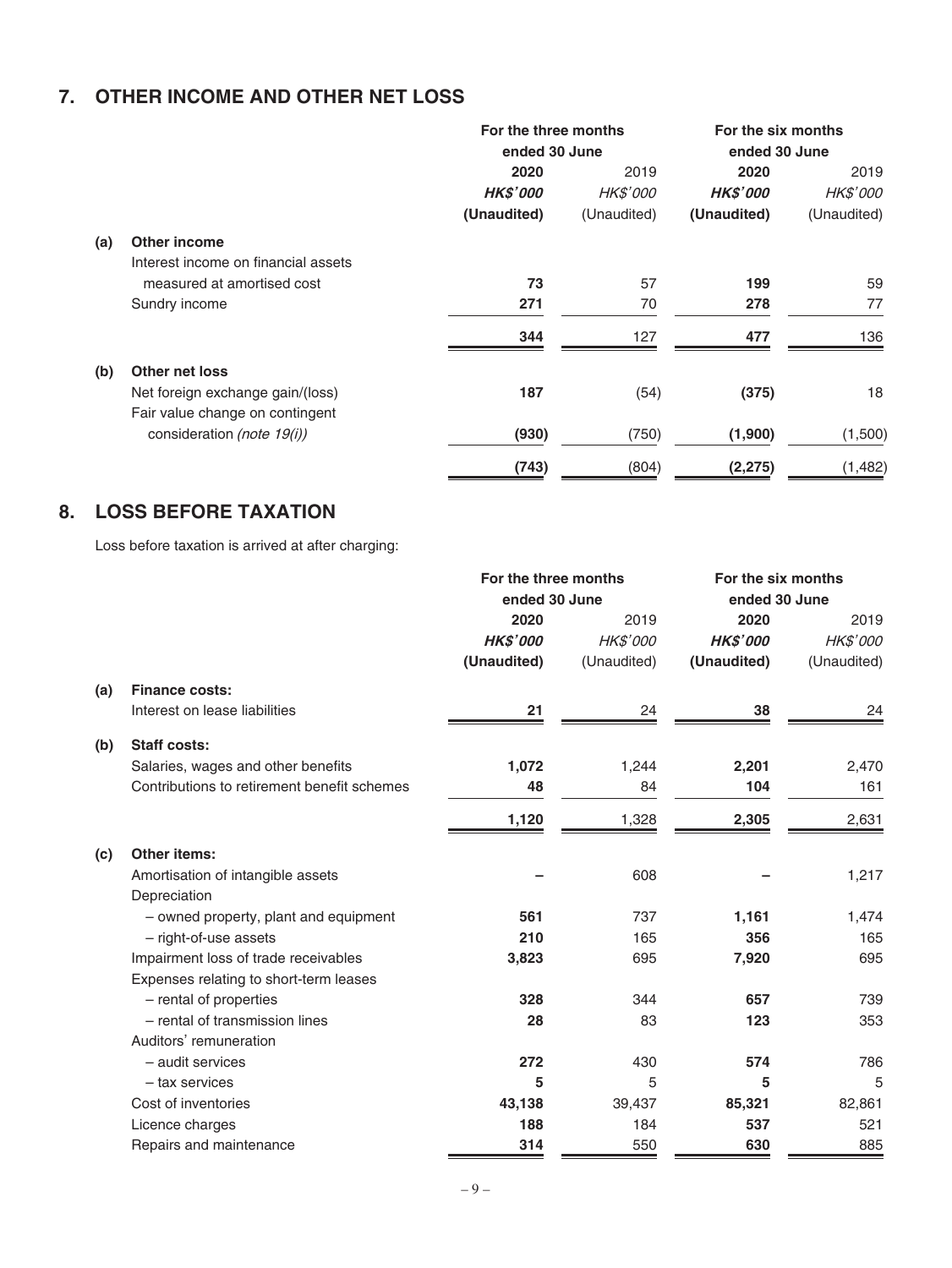### **9. INCOME TAX CREDIT IN THE CONDENSED CONSOLIDATED STATEMENT OF PROFIT OR LOSS AND OTHER COMPREHENSIVE INCOME**

|              |                 | For the three months<br>ended 30 June |                 | For the six months<br>ended 30 June |  |
|--------------|-----------------|---------------------------------------|-----------------|-------------------------------------|--|
|              |                 |                                       |                 |                                     |  |
|              | 2020            | 2019                                  | 2020            | 2019                                |  |
|              | <b>HK\$'000</b> | <i>HK\$'000</i>                       | <b>HK\$'000</b> | HK\$'000                            |  |
|              | (Unaudited)     | (Unaudited)                           | (Unaudited)     | (Unaudited)                         |  |
| Deferred tax | 91              | 191                                   | 146             | 191                                 |  |

#### **(i)** Hong Kong Profits Tax

The Company's Hong Kong subsidiaries are subject to Hong Kong Profits Tax. In addition, whilst the Company and Elitel Limited, a direct wholly-owned subsidiary of the Company, are incorporated in the Cayman Islands, they are considered as having a presence in Hong Kong for tax purpose since they are primarily managed and controlled in Hong Kong. Accordingly, they are subject to tax on an entity basis on income arising in or derived from Hong Kong. The provision for Hong Kong Profits Tax for the three months and the six months ended 30 June 2020 is calculated at the rate of 16.5% (three months and six months ended 30 June 2019: 16.5%) of the estimated assessable profits for the period. No provision for Hong Kong Profits Tax has been made for the three months and the six months ended 30 June 2020 (2019: Nil) as the Group's operations in Hong Kong either had no assessable profit or had tax losses brought forward to offset estimated assessable profits for the period.

#### **(ii) Tax outside Hong Kong**

Taxation for subsidiaries outside Hong Kong is charged at the appropriate current rates of taxation ruling in the relevant countries.

### **10. DIVIDENDS**

The Board does not recommend the payment of any interim dividend for the six months ended 30 June 2020. No interim dividend was paid in respect of the six months ended 30 June 2019.

### **11. LOSS PER SHARE**

The calculation of the basic and diluted loss per share attributable to the ordinary equity shareholders of the Company is based on the following data:

|                                                  | For the three months<br>ended 30 June |                 | For the six months<br>ended 30 June |                 |
|--------------------------------------------------|---------------------------------------|-----------------|-------------------------------------|-----------------|
|                                                  | 2020                                  | 2019            | 2020                                | 2019            |
|                                                  | <b>HKS'000</b>                        | <b>HK\$'000</b> | <b>HK\$'000</b>                     | <b>HK\$'000</b> |
|                                                  | (Unaudited)                           | (Unaudited)     | (Unaudited)                         | (Unaudited)     |
| Loss for the period attributable to the ordinary |                                       |                 |                                     |                 |
| equity shareholders of the Company for the       |                                       |                 |                                     |                 |
| purpose of basic and diluted loss per share      | (7, 479)                              | (6, 587)        | (16, 682)                           | (12, 857)       |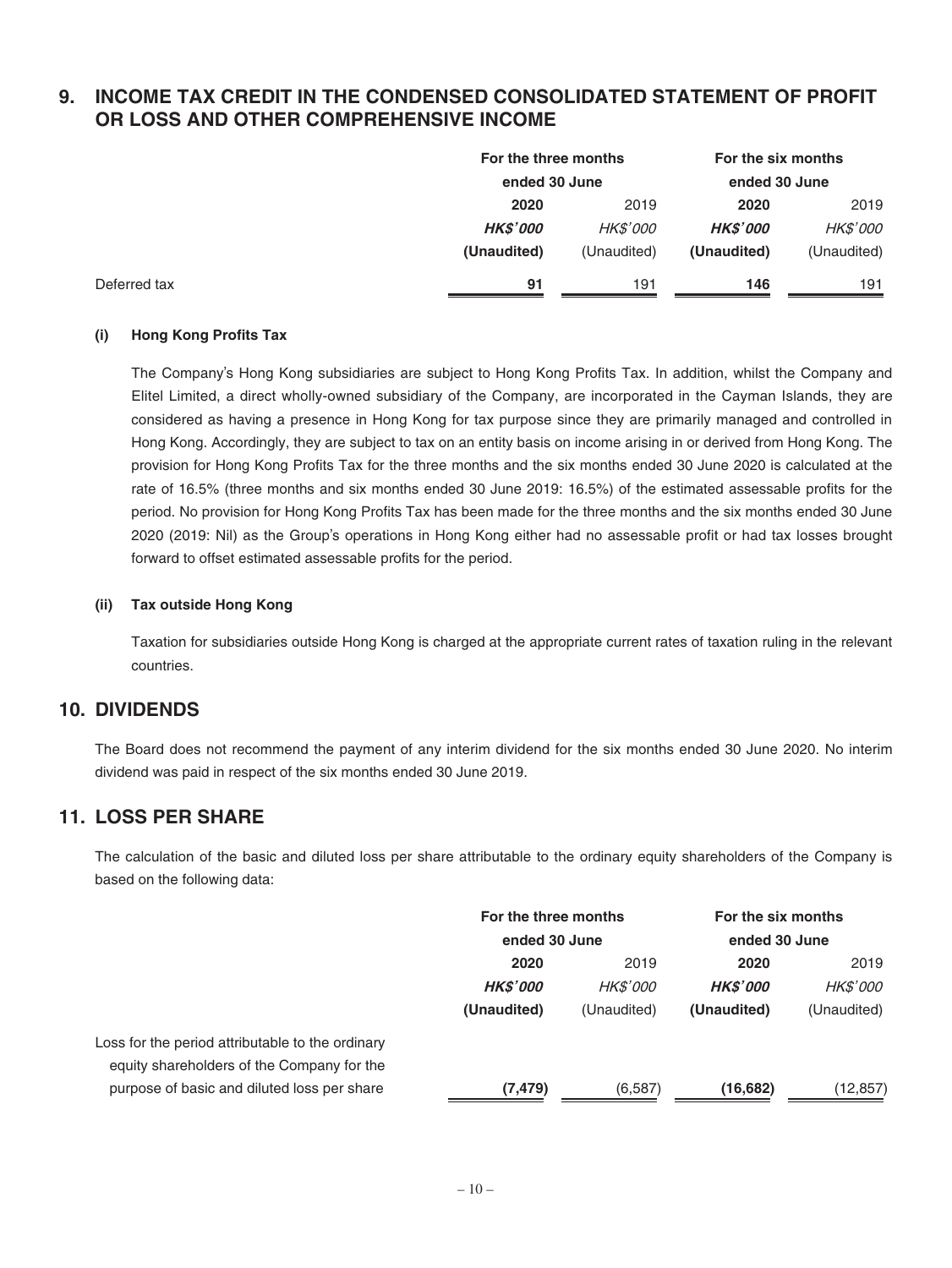#### **Weighted average number of ordinary shares (Basic and diluted)**

|                                       | For the three months<br>ended 30 June |           | For the six months<br>ended 30 June |           |
|---------------------------------------|---------------------------------------|-----------|-------------------------------------|-----------|
|                                       |                                       |           |                                     |           |
|                                       | 2020                                  | 2019      | 2020                                | 2019      |
|                                       | Number of                             | Number of | Number of                           | Number of |
|                                       | shares                                | shares    | shares                              | shares    |
|                                       | '000                                  | '000      | '000                                | '000      |
| Issued ordinary shares at 1 January   | 3,697,500                             | 3,112,500 | 3,697,500                           | 3,112,500 |
| Effect of unlisted warrants exercised |                                       | 270,000   |                                     | 135,746   |
| Weighted average number of ordinary   |                                       |           |                                     |           |
| shares at 30 June                     | 3,697,500                             | 3,382,500 | 3,697,500                           | 3,248,246 |

Diluted loss per share was the same as basic loss per share for the three months and the six months ended 30 June 2020 as there were no dilutive potential ordinary shares during the period.

Diluted loss per share was the same as basic loss per share for the three months and the six months ended 30 June 2019 as the potential ordinary shares under the unlisted warrants had anti-dilutive effects on the basic loss per share.

### **12. MOVEMENTS IN PROPERTY, PLANT AND EQUIPMENT**

During the six months ended 30 June 2020, the Group has not acquired items of property, plant and equipment (six months ended 30 June 2019: approximately HK\$60,000).

During the six months ended 30 June 2020, the Group entered into a number of lease agreements for use of properties and transmission lines, and therefore recognised the additions to right-of-use assets of approximately HK\$754,000 (six months ended 30 June 2019: approximately HK\$182,000).

### **13. OTHER NON-CURRENT FINANCIAL ASSETS**

|                                                       | As at           | As at           |
|-------------------------------------------------------|-----------------|-----------------|
|                                                       | 30 June         | 31 December     |
|                                                       | 2020            | 2019            |
|                                                       | <b>HK\$'000</b> | <i>HK\$'000</i> |
|                                                       | (Unaudited)     | (Audited)       |
| Equity securities designated at FVOCI (non-recycling) |                 |                 |
| - Listed in Hong Kong                                 | 1,782           | 1,872           |

The equity securities are shares in Hospital Corporation of China Limited, a listed equity securities (stock code: 3869) listed on the Stock Exchange of Hong Kong Limited, and mainly engaged in operation and management of its privately owned hospital in the People's Republic of China (the "PRC"). The Group designated the listed equity securities as measured in FVOCI (non-recycling), as the investments are held for strategic purposes. No dividends were received on these investments for the six months ended 30 June 2020 (2019: Nil).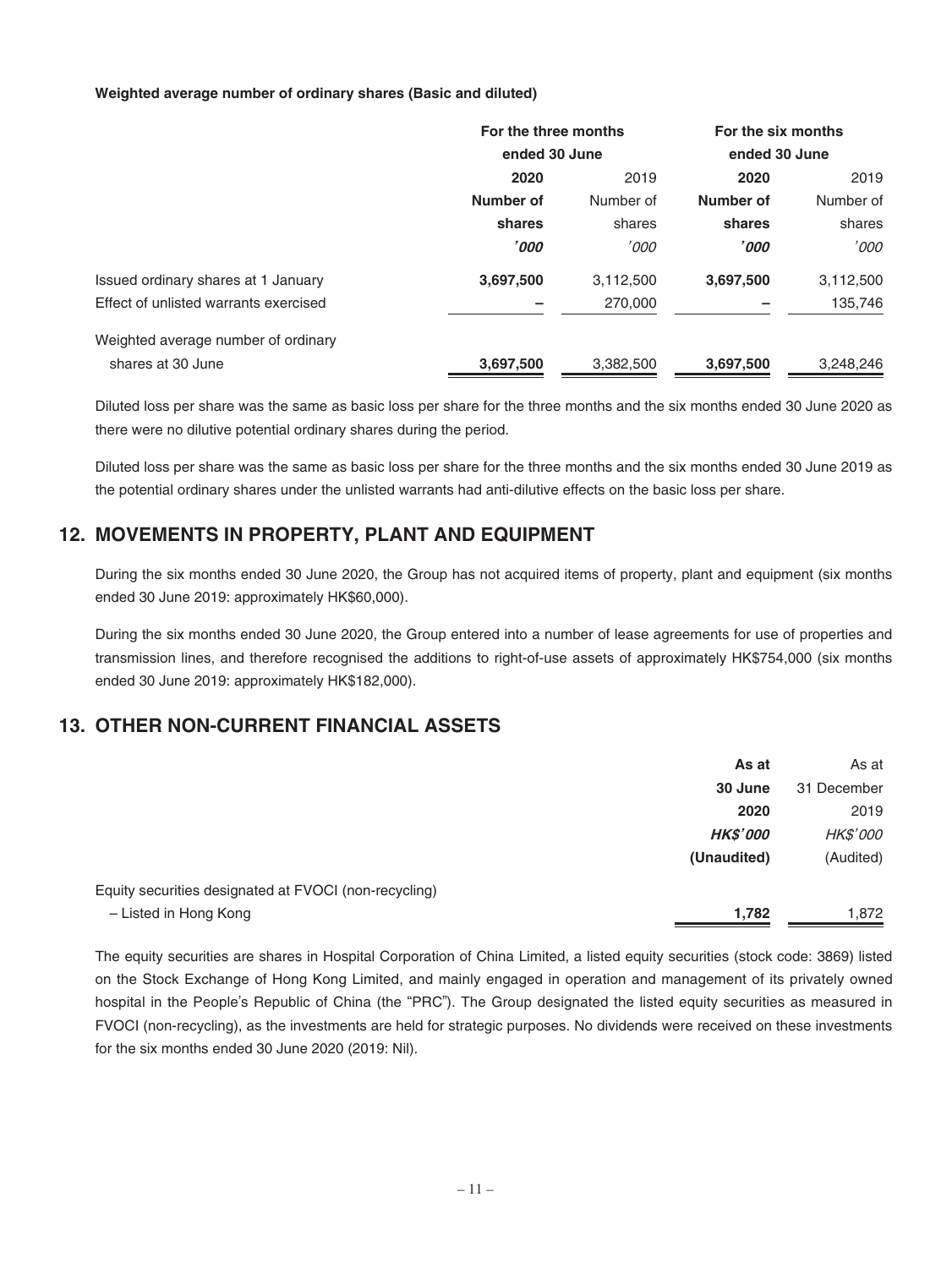### **14. INVENTORIES**

|                                       | As at           | As at          |
|---------------------------------------|-----------------|----------------|
|                                       | 30 June         | 31 December    |
|                                       | 2020            | 2019           |
|                                       | <b>HK\$'000</b> | HK\$'000       |
|                                       | (Unaudited)     | (Audited)      |
| SIM cards                             | 1,487           | 1,009          |
| Recharge and top-up vouchers          | 663             | $\overline{2}$ |
| Mobile phones and electronic products | 1,225           | 1,472          |
|                                       | 3,375           | 2,483          |

# **15. RECEIVABLES, DEPOSITS AND PREPAYMENTS**

|                                             | As at           | As at       |
|---------------------------------------------|-----------------|-------------|
|                                             | 30 June         | 31 December |
|                                             | 2020            | 2019        |
|                                             | <b>HK\$'000</b> | HK\$'000    |
|                                             | (Unaudited)     | (Audited)   |
| Trade receivables                           |                 |             |
| - amounts due from third parties            | 39,116          | 32,143      |
| Less: loss allowance                        | (11, 685)       | (3,765)     |
|                                             | 27,431          | 28,378      |
| Other receivables, deposits and prepayments |                 |             |
| - other receivables                         | 1,220           | 1,256       |
| - deposits and prepayments                  | 8,032           | 8,393       |
|                                             | 9,252           | 9,649       |
|                                             | 36,683          | 38,027      |

All of the other trade and other receivables are expected to be recovered or recognised as expenses within one year.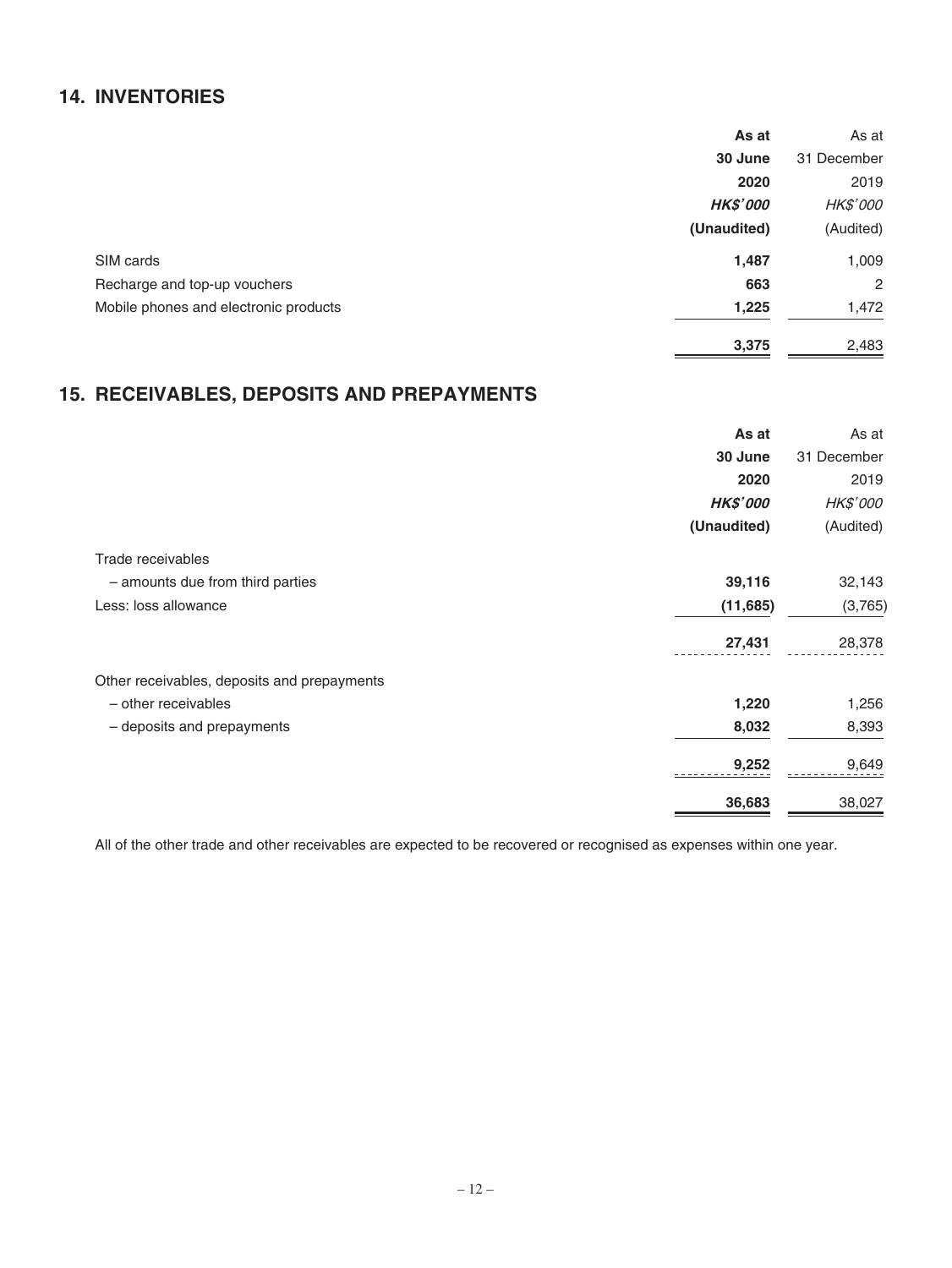#### **Ageing analysis**

As of the end of the reporting period, the ageing analysis of trade debtors, based on the invoice date and net of loss allowance, is as follows:

|                                    | As at           | As at           |
|------------------------------------|-----------------|-----------------|
|                                    | 30 June         | 31 December     |
|                                    | 2020            | 2019            |
|                                    | <b>HK\$'000</b> | <b>HK\$'000</b> |
|                                    | (Unaudited)     | (Audited)       |
| Within 1 month                     | 9,791           | 12,436          |
| Over 1 month but within 3 months   | 9,083           | 7,189           |
| Over 3 months but within 6 months  | 1,805           | 2,573           |
| Over 6 months but within 12 months | 6,752           | 6,180           |
|                                    | 27,431          | 28,378          |

Generally, the provision of telecommunications services and distribution business to the Group's major customers, including their dealers, are made in an open account with credit terms up to 60 days after the date of invoice. Subject to negotiations, credit terms can be extended to three to six months (2019: three to six months) for certain customers with well-established trading and payment records on a case-by-case basis. Provision of telecommunications services to the Group's prepaid users are billed in advance, whereas postpaid users are made in an open account with credit terms up to 12 days after the date of invoice.

### **16. PLEDGED BANK DEPOSITS AND CASH AND CASH EQUIVALENTS**

|                                                                                         | As at           | As at       |
|-----------------------------------------------------------------------------------------|-----------------|-------------|
|                                                                                         | 30 June         | 31 December |
|                                                                                         | 2020            | 2019        |
|                                                                                         | <b>HK\$'000</b> | HK\$'000    |
|                                                                                         | (Unaudited)     | (Audited)   |
| Deposits with banks                                                                     | 20,679          | 25,476      |
| Cash at banks and other financial institutions                                          | 19,166          | 31,153      |
| Cash on hand                                                                            | 136             | 196         |
|                                                                                         | 39,981          | 56,825      |
| Less: pledged bank deposits (note)                                                      | (200)           | (200)       |
| Cash and cash equivalents in the condensed consolidated statement of financial position | 39,781          | 56,625      |

Note: Bank deposits of HK\$200,000 (31 December 2019: HK\$200,000) were pledged for the issuance of a performance bond by a bank.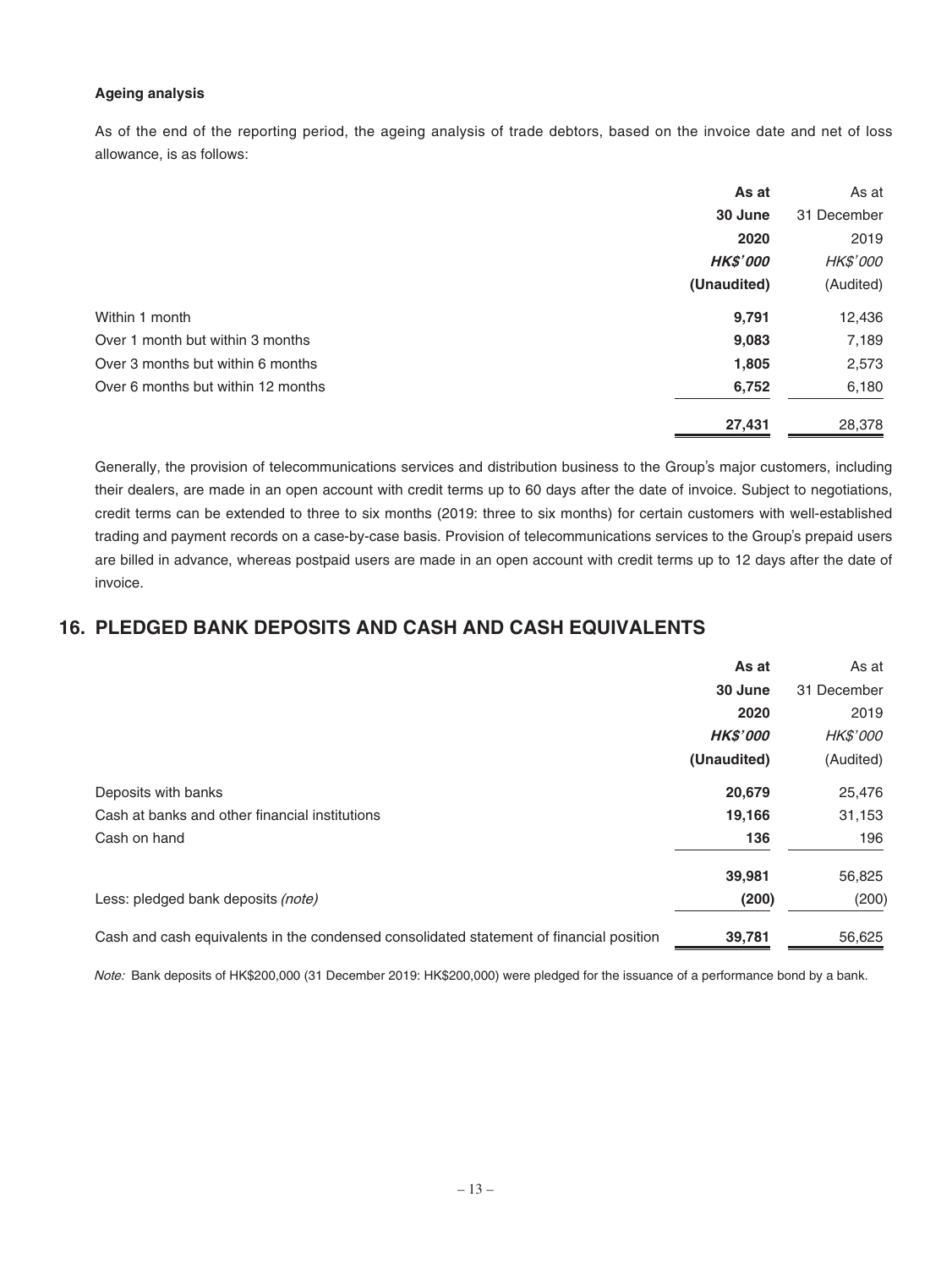# **17. PAYABLES AND ACCRUALS AND CONTRACT LIABILITIES**

|                                | As at           | As at       |
|--------------------------------|-----------------|-------------|
|                                | 30 June         | 31 December |
|                                | 2020            | 2019        |
|                                | <b>HK\$'000</b> | HK\$'000    |
|                                | (Unaudited)     | (Audited)   |
| <b>Trade payables</b>          |                 |             |
| - amounts due to third parties | 786             | 2,165       |
| Other payables and accruals    |                 |             |
| - accrued charges and deposits | 2,663           | 4,017       |
| <b>Contracts liabilities</b>   |                 |             |
| Telecommunications services    |                 |             |
| - advance payments             | 907             | 1,261       |
|                                | 4,356           | 7,443       |

Trade and other payables are expected to be settled within one year or are repayable on demand.

At of the end of the reporting period, the ageing analysis of trade payables, based on the invoice date, is as follows:

|                                    | As at           | As at          |
|------------------------------------|-----------------|----------------|
|                                    | 30 June         | 31 December    |
|                                    | 2020            | 2019           |
|                                    | <b>HK\$'000</b> | HK\$'000       |
|                                    | (Unaudited)     | (Audited)      |
| Within 1 month                     | 98              | 1,193          |
| Over 1 month but within 3 months   | 647             | 951            |
| Over 3 months but within 12 months | 28              | $\overline{7}$ |
| Over 12 months                     | 13              | 14             |
|                                    | 786             | 2,165          |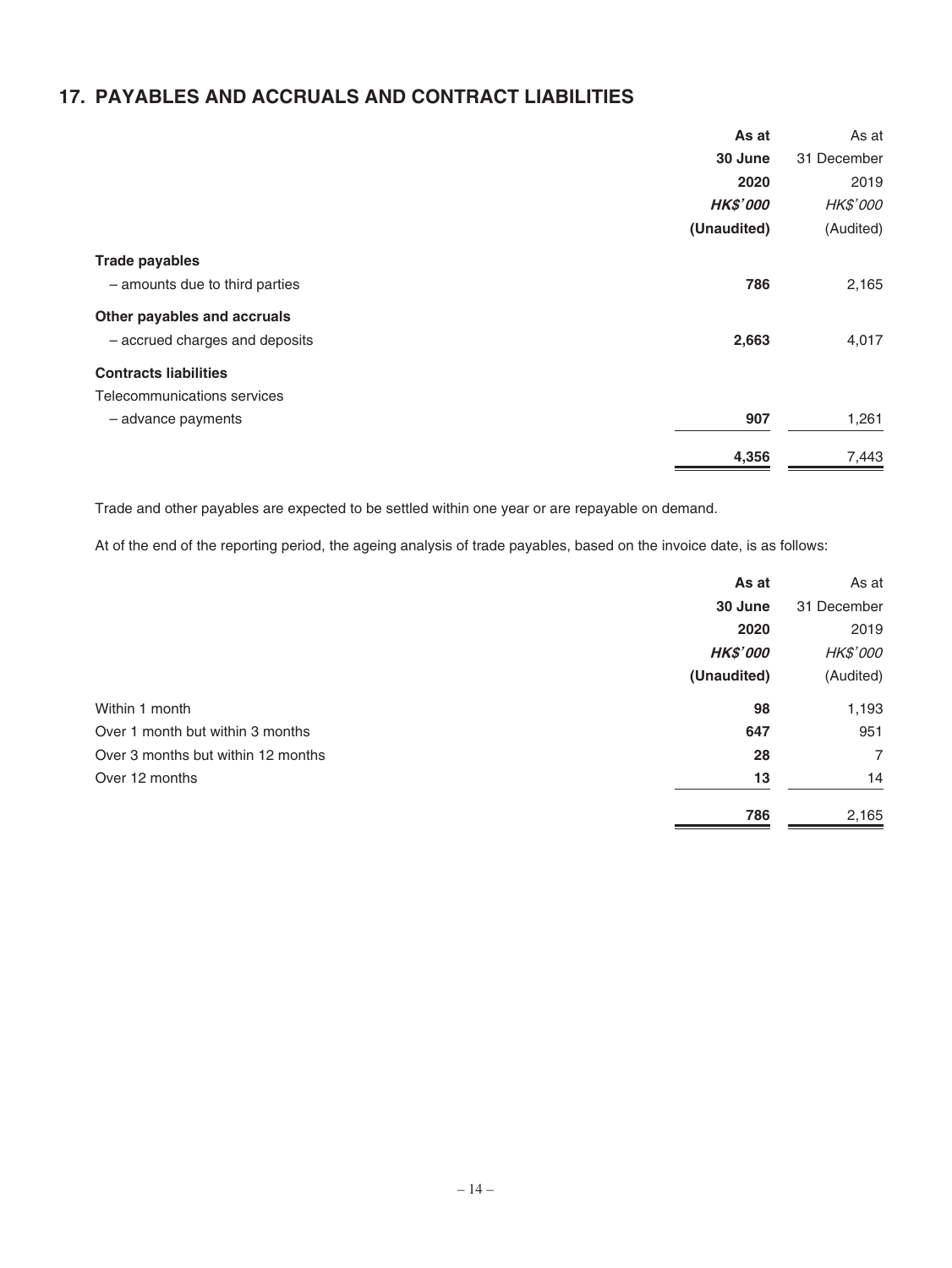### **18. SHARE CAPITAL**

|                                          | As at 30 June 2020          |                 | As at 31 December 2019 |           |
|------------------------------------------|-----------------------------|-----------------|------------------------|-----------|
|                                          | Number of<br><b>Nominal</b> |                 | Number of              | Nominal   |
|                                          | shares                      | value           | shares                 | value     |
|                                          |                             | <b>HK\$'000</b> |                        | HK\$'000  |
|                                          | (Unaudited)                 | (Unaudited)     | (Audited)              | (Audited) |
| Authorised:                              |                             |                 |                        |           |
| At beginning and end of period/year      | 10,000,000,000              | 100,000         | 10,000,000,000         | 100,000   |
| Issued and fully paid:                   |                             |                 |                        |           |
| At beginning of period/year              | 3,697,500,000               | 36,975          | 3,112,500,000          | 31,125    |
| Shares issued under warrant subscription |                             |                 |                        |           |
| agreement                                |                             |                 | 585,000,000            | 5,850     |
| At end of period/year                    | 3,697,500,000               | 36,975          | 3,697,500,000          | 36,975    |

The holders of ordinary shares are entitled to receive dividends as declared from time to time and are entitled to one vote per share at meetings of the Company. All ordinary shares rank equally with regard to the Company's residual assets.

### **19. FAIR VALUE MEASUREMENT**

#### **(i) Financial assets and liabilities measured at fair value**

#### **Fair value hierarchy**

The following table presents the fair value of the Group's financial instruments measured at the end of the reporting period on a recurring basis, categorised into the three-level fair value hierarchy as defined in IFRS 13, Fair value measurement. The level into which a fair value measurement is classified is determined with reference to the observability and significance of the inputs used in the valuation technique as follows:

- Level 1 valuations: Fair value measured using only Level 1 inputs i.e. unadjusted quoted prices in active markets for identical assets or liabilities at the measurement date
- Level 2 valuations: Fair value measured using Level 2 inputs i.e. observable inputs which fail to meet Level 1, and not using significant unobservable inputs. Unobservable inputs are inputs for which market data are not available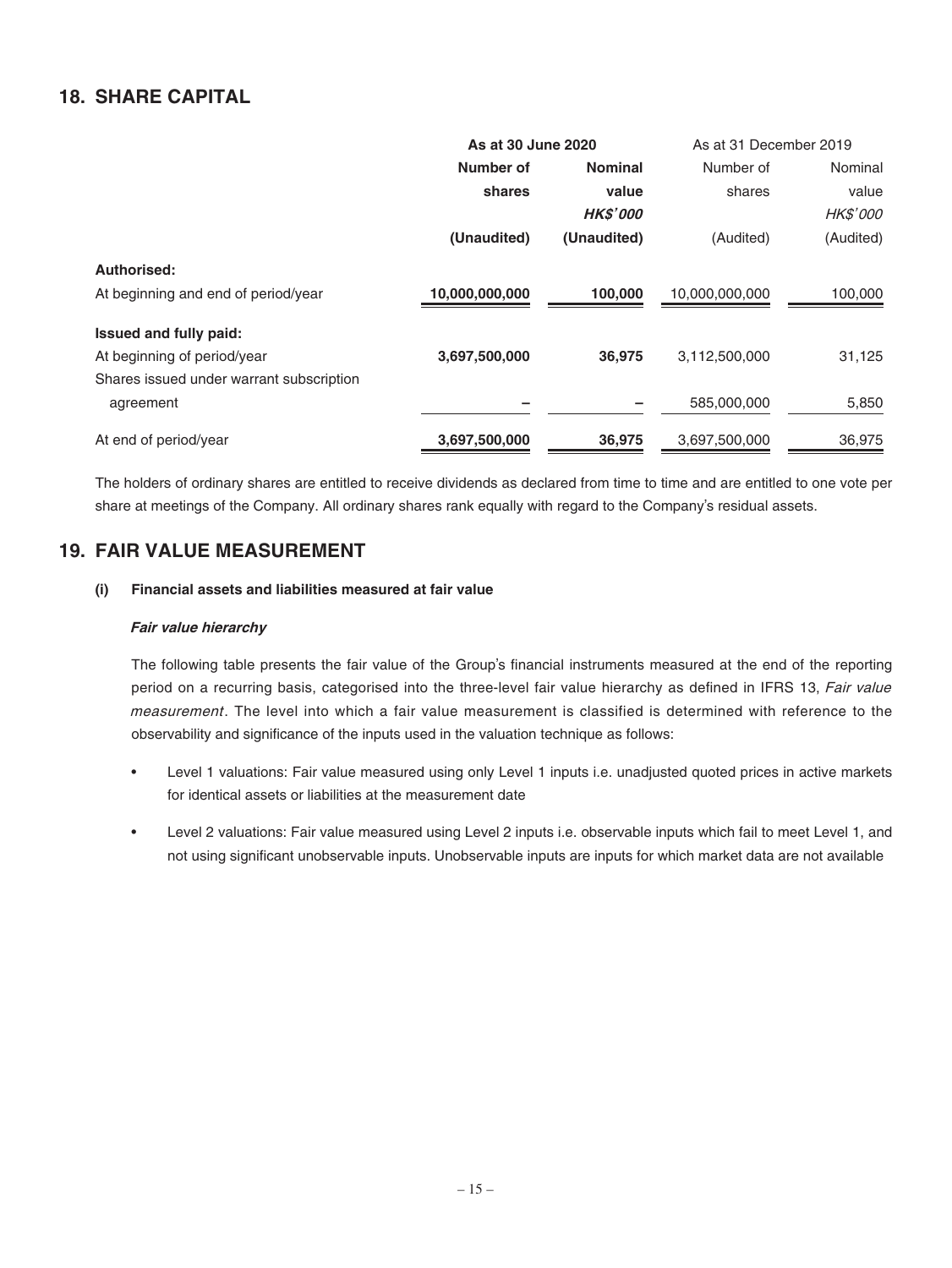• Level 3 valuations: Fair value measured using significant unobservable inputs

|                                              |                                                                           |                                           | Fair value measurements as                                         |                                                      |
|----------------------------------------------|---------------------------------------------------------------------------|-------------------------------------------|--------------------------------------------------------------------|------------------------------------------------------|
|                                              | at 30 June 2020 categorised into                                          |                                           |                                                                    |                                                      |
|                                              | <b>Fair value</b><br>at 30 June<br>2020<br><b>HK\$'000</b><br>(Unaudited) | Level 1<br><b>HK\$'000</b><br>(Unaudited) | Level <sub>2</sub><br><b>HK\$'000</b><br>(Unaudited)               | Level <sub>3</sub><br><b>HK\$'000</b><br>(Unaudited) |
| Recurring fair value measurements<br>Assets: |                                                                           |                                           |                                                                    |                                                      |
| Non-trading listed securities                | 1,782                                                                     | 1,782                                     |                                                                    |                                                      |
| Liabilities:                                 |                                                                           |                                           |                                                                    |                                                      |
| Contingent consideration payables            | 38,027                                                                    |                                           |                                                                    | 38,027                                               |
|                                              |                                                                           |                                           | Fair value measurements as<br>at 31 December 2019 categorised into |                                                      |
|                                              | Fair value at                                                             |                                           |                                                                    |                                                      |
|                                              | 31 December                                                               |                                           |                                                                    |                                                      |
|                                              | 2019                                                                      | Level 1                                   | Level <sub>2</sub>                                                 | Level <sub>3</sub>                                   |
|                                              | HK\$'000                                                                  | HK\$'000                                  | HK\$'000                                                           | HK\$'000                                             |
|                                              | (Audited)                                                                 | (Audited)                                 | (Audited)                                                          | (Audited)                                            |
| Recurring fair value measurements<br>Assets: |                                                                           |                                           |                                                                    |                                                      |
| Non-trading listed securities                | 1,872                                                                     | 1,872                                     |                                                                    |                                                      |
| Liabilities:                                 |                                                                           |                                           |                                                                    |                                                      |
| Contingent consideration payables            | 36,127                                                                    |                                           |                                                                    | 36,127                                               |

During the six months ended 30 June 2020 and the year ended 31 December 2019, there were no transfers between Level 1 and Level 2, or transfers into or out of Level 3. The Group's policy is to recognise transfers between levels of fair value hierarchy as at the end of the reporting period in which they occur.

#### **Information about Level 3 fair value measurements**

The fair value of the contingent consideration relating to the acquisition of subsidiaries is determined using discounted cash flows, based on the expected payment and the latest financial forecast of the acquired subsidiaries and other relevant information.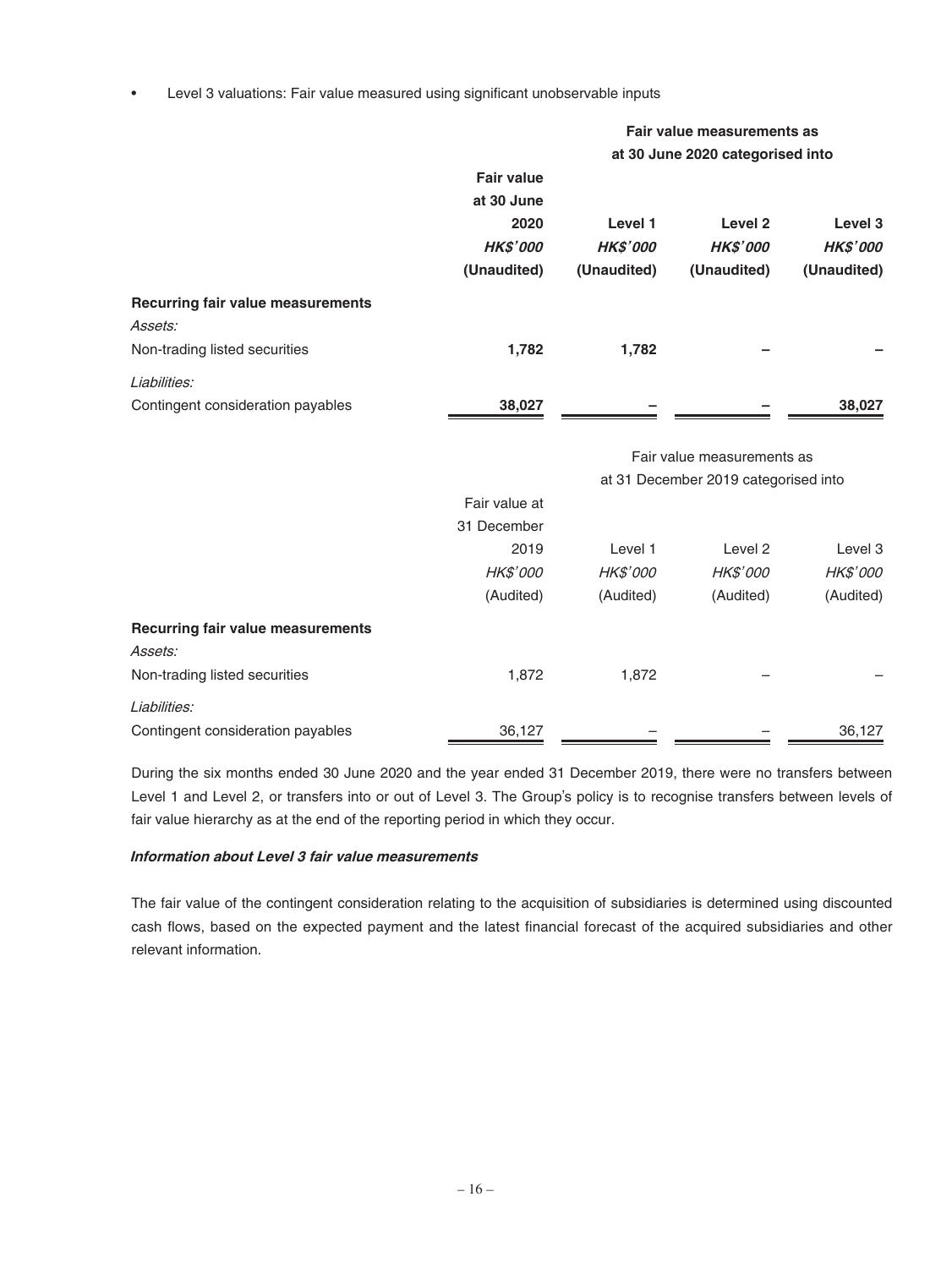The movement during the period/year in the balance of Level 3 fair value measurement is as follows:

|                                                           | As at           | As at           |
|-----------------------------------------------------------|-----------------|-----------------|
|                                                           | 30 June         | 31 December     |
|                                                           | 2020            | 2019            |
|                                                           | <b>HK\$'000</b> | <b>HK\$'000</b> |
|                                                           | (Unaudited)     | (Audited)       |
| <b>Contingent consideration</b>                           |                 |                 |
| At beginning of period/year                               | 36,127          | 33,433          |
| Fair value change on contingent consideration (note 7(b)) | 1,900           | 2,694           |
| At end of period/year                                     | 38,027          | 36,127          |

The fair value change on contingent consideration is included in "Other net loss" in the condensed consolidated statement of profit or loss and other comprehensive income for liability held at the end of the reporting period.

#### (ii) Fair value of financial assets and liabilities carried at other than fair value

The carrying amounts of the Group's financial instruments carried at cost or amortised cost were not materially different from their fair values as at 30 June 2020 and 31 December 2019.

### **20. COMMITMENTS**

As at 30 June 2020, the Group had no capital commitments contracted for but not provided in the interim financial report (31 December 2019: Nil).

### **21. MATERIAL RELATED PARTY TRANSACTIONS**

#### **(a) Relationship between the Group and related parties**

#### **(i) Controlling shareholders of the Group**

- Li Kin Shing
- Kwok King Wa

#### **(ii) Subject to common control from controlling shareholders**

- China Elite Information Technology Ltd.
- Directel Limited
- Fastary Limited
- Sunward Telecom Limited (incorporated in the BVI)
- Sunward Telecom Limited (incorporated in the Cayman Islands)
- Talent Group (International) Limited
- Talent Information Engineering Co. Limited
- Target Link Enterprises Limited
- Xiamen Elite Electric Co., Ltd.
- 廣州國聯智慧信息技術有限公司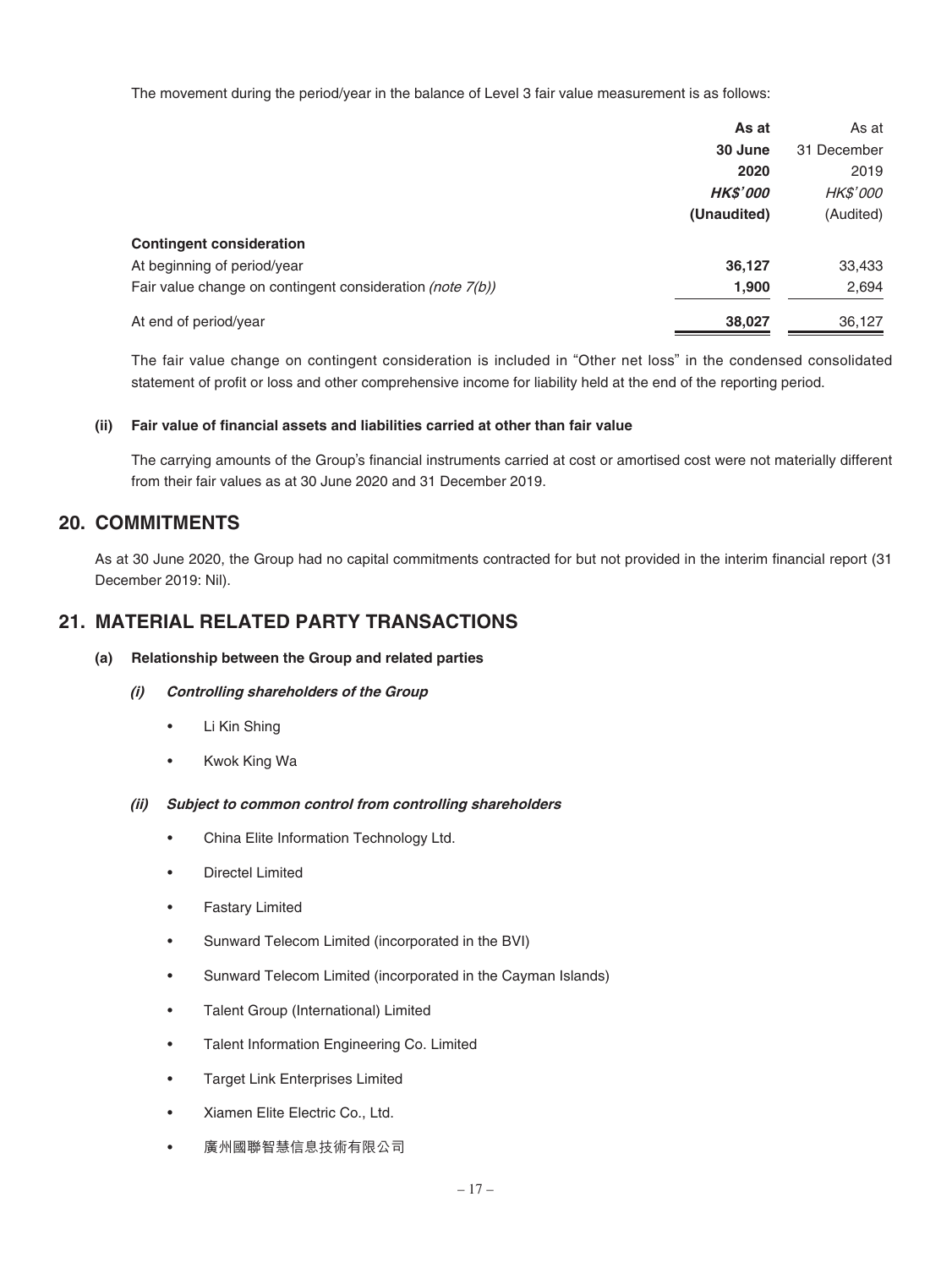#### **(b) Transactions**

The Group entered into the following material related party transactions:

|                                     |                | For the three months<br>ended 30 June |                | For the six months |  |
|-------------------------------------|----------------|---------------------------------------|----------------|--------------------|--|
|                                     |                |                                       |                | ended 30 June      |  |
|                                     | 2020           | 2019                                  | 2020           | 2019               |  |
|                                     | <b>HKS'000</b> | <i>HK\$'000</i>                       | <b>HKS'000</b> | <b>HK\$'000</b>    |  |
|                                     | (Unaudited)    | (Unaudited)                           | (Unaudited)    | (Unaudited)        |  |
| <b>Continuing after the Listing</b> |                |                                       |                |                    |  |
| Services rendered (i)               | 195            | 214                                   | 390            | 428                |  |
| Rental of properties (ii)           | 249            | 249                                   | 498            | 498                |  |

Notes:

- (i) Services rendered by related parties related to data processing and billing management services, built-in-secretarial and customer hotline services and development and maintenance of the Company's website, on-line platform and mobile application.
- (ii) The Group has leased certain properties under operating lease from a related party at an aggregate monthly rental of HK\$83,000 for the period from 1 January 2020 to 31 December 2020.

The directors of the Company are of the opinion that the above transactions with related parties were conducted on terms and conditions that are mutually agreed in the ordinary course of the Group's business.

#### **(c) Key management personnel remuneration**

Remuneration for key management personnel of the Group, including amounts paid to the Company's directors and certain of the individuals with highest emoluments, are as follows:

|                                             | For the three months |                 | For the six months |             |
|---------------------------------------------|----------------------|-----------------|--------------------|-------------|
|                                             | ended 30 June        |                 | ended 30 June      |             |
|                                             | 2020                 | 2019            | 2020               | 2019        |
|                                             | <b>HKS'000</b>       | <i>HK\$'000</i> | <b>HK\$'000</b>    | HK\$'000    |
|                                             | (Unaudited)          | (Unaudited)     | (Unaudited)        | (Unaudited) |
| Short-term employee benefits                | 536                  | 533             | 1,072              | 1,057       |
| Contributions to retirement benefit schemes | 17                   | 16              | 33                 | 33          |
|                                             | 553                  | 549             | 1.105              | 1,090       |
|                                             |                      |                 |                    |             |

Total remuneration is included in "staff costs" (note 8(b)).

### **22. CONTINGENT LIABILITIES**

Other than the contingent consideration payables of approximately HK\$38,027,000 for the acquisition of Joint Top Group on 8 September 2017, as at 30 June 2020, a performance bond of HK\$200,000 was given by a bank in favour of the Office of the Communications Authority as security for the due performance and observance of the Group's obligation under Services-Based Operator Licence. The Group has pledged bank deposits for the above performance bond. The Directors do not consider it probable that a claim will be made against the Group.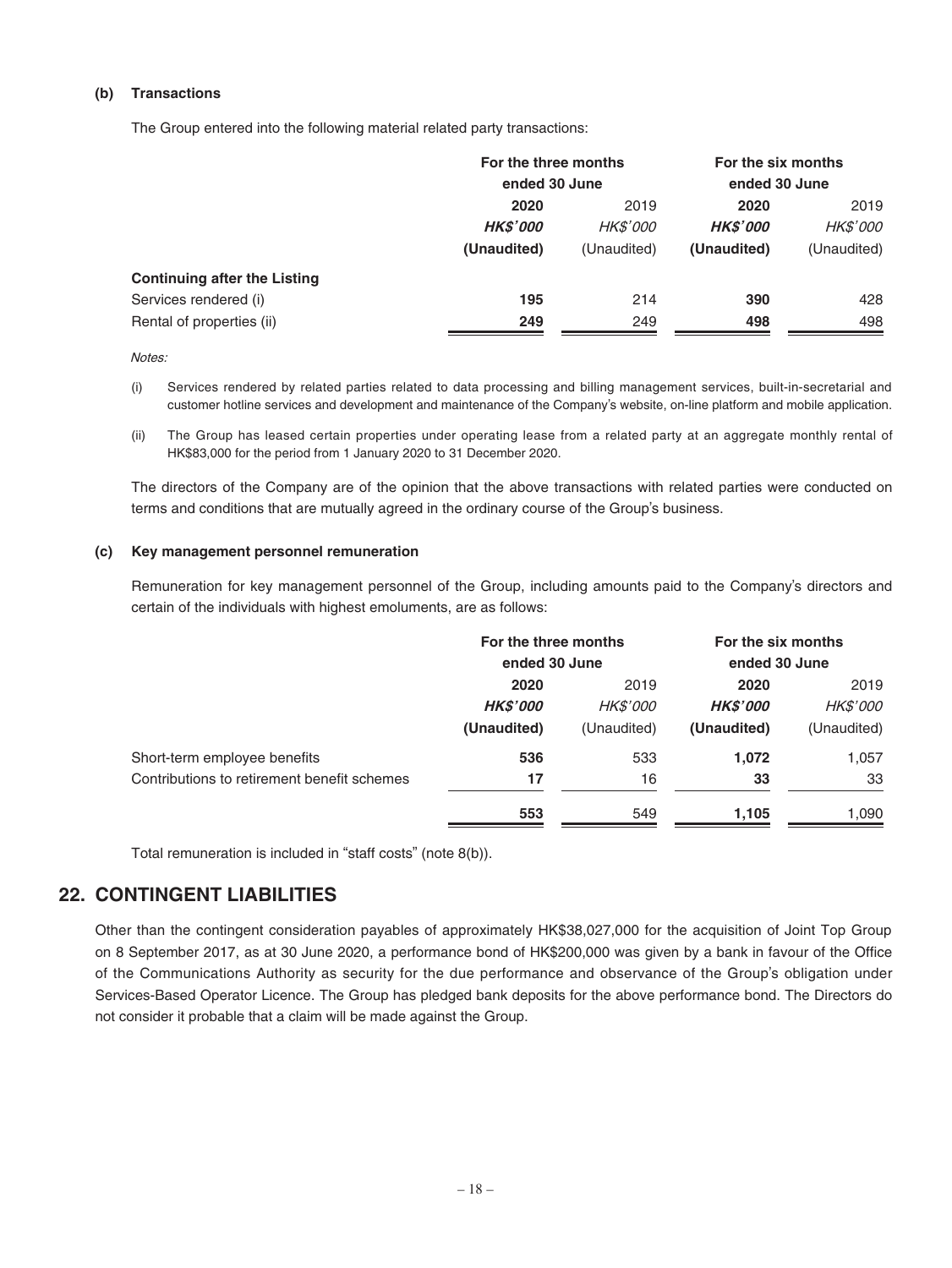### **MANAGEMENT DISCUSSION AND ANALYSIS**

#### **BUSINESS REVIEW AND OUTLOOK**

#### **Business in Hong Kong**

The Group is a mobile virtual network operator ("MVNO") which is principally engaged in the provision of mobile telecommunications services and telecommunications value-added services. The Group does not have its own telecommunications network infrastructure and its business mainly involves the trading of the airtime and mobile data sourced from several mobile network operators ("MNOs") in and outside Hong Kong and subsequently sold the airtime and mobile data through different channels and in various forms to users and dealers. The Group also provides telesales dealership services and other services.

The Group continued its marketing efforts in promoting its telecommunications services and is currently actively contacting distributors for the distribution of its various pre-paid products. However, the Group was unable to secure new contracts with committed subscription with distributors for the six months ended 30 June 2020 for the pre-paid products and similar pre-paid roaming products provided by other competitors can easily be found in the highly competitive mobile telecommunications industry. The reducing number of overseas tourists travelling to Hong Kong due to the social unrest starting from the second half of 2019 and the outbreak of novel coronavirus pneumonia (the "COVID-19") since January 2020, particularly the substantial decrease in the number of the Mainland tourists, has placed a heavy strike to the tourism and retail industry and the sales of the Group's pre-paid roaming products were also adversely affected accordingly.

The revenue derived from the provision of telecommunications services decrease by approximately 58.9% to approximately HK\$2,784,000 for the six months ended 30 June 2020 compared to approximately HK\$6,766,000 for the last corresponding period.

As the backdrop of the outbreak of COVID-19 in Mainland China since January 2020 and more cases of COVID-19 are confirmed worldwide, countries around the world are increasingly adopting sweeping measures to stem the spread of the COVID-19 including but are not limited to full lockdowns, shutting down airports, compulsory quarantine for persons travelling into their countries, limitation of opening hours for businesses, as well as imposing travel restrictions on the entry of tourists. The abovementioned has led the suffering tourism to get worsen and some travel agencies are thereby exposed to financial difficulties or risk of bankruptcy. Under the climate of dropping in the number of tourists from both Mainland China and overseas, the sales of the Group's pre-paid roaming products have been therefore adversely affected.

The Group will reinforce its cost control and provide extended credit periods to its distributors while staying alert to and proactively respond to different special situations. The Group is currently negotiating with the service providers to further reduce the unit cost of airtime and mobile data and thus the Group would be able to reduce the selling price of the pre-paid products to enhance competitiveness. The Group is now actively looking for distributors to develop overseas markets to enable overseas users who would like to enjoy mobile data services during their overseas travels at lower charges. The Group believes that various pre-paid product offerings will help the Group to broaden its user base as well as the total usage of airtime and mobile data, which in turn will strengthen the market position of the Group and increase our revenue as well as the market share of the Group in the competitive mobile telecommunications industry.

The Group has diversied its business in Hong Kong to the distribution of mobile phones and electronic products which became one of the main revenue stream in Hong Kong. For the six months ended 30 June 2020, the revenue generated from such distribution business which represents the sales proceeds of mobile phones and electronic products, net of returns and discounts, increased by approximately 10.8% to approximately HK\$46,642,000 when compared with approximately HK\$42,109,000 for the last corresponding period.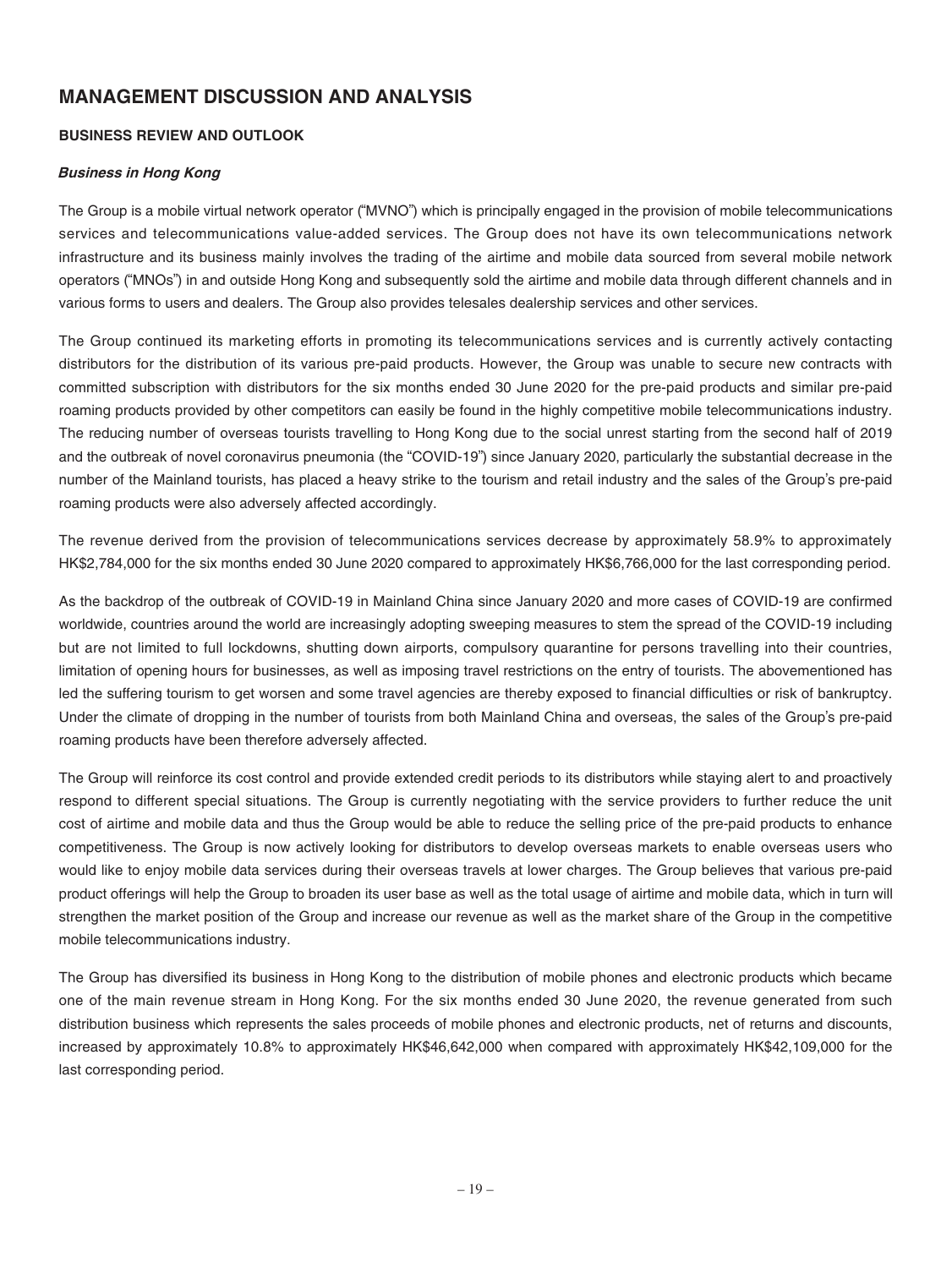#### **Business in the PRC**

The Company engaged in the provision of mobile and data top-up services, and mobile phones and electronic products distribution business in the PRC through its indirect wholly-owned subsidiary, Guangzhou Directel Telecommunications Limited\* 廣州直通電訊 有限公司("GZDT").

GZDT has engaged in the provision of mobile and data top-up services sourced from the dealers of the 3 major mobile network operators in the PRC and resale to ultimate users through the e-commerce platform which is connected to various online payment platforms. Various functions of mobile phones such as online shopping, mobile navigation, video watching and online games playing etc. lead to an increasing demand for mobile data traffic and trouble faced by mobile users of insufficient data traffic. Through the mobile and data top-up services provided by GZDT, mobile users can enjoy a special discount rate on the mobile and data top-up which superimpose on their original mobile data packages and thus solve the particular needs of users such as roaming day plan and video watching plan. For the six months ended 30 June 2020, the revenue generated from the provision of mobile and data top-up services decrease slightly by approximately 3.0% to approximately HK\$19,806,000 when compared with approximately HK\$20,421,000 for the last corresponding period. The Directors believe that the demand of mobile data traffic will be increased continuously with the greater popularity of the 5th generation mobile network in the PRC and therefore the revenue generated from mobile and data top-up services will continuously make contribution to the Group's overall revenue in the coming years.

Leveraging its established relations, GZDT also engaged in the distribution of mobile phones and electronic products. GZDT has successfully secured a contract with a telecommunications equipment distributor which includes a term that the relevant distributor has committed to procure sales of mobile phones and electronic products in aggregate of not less than RMB50 million throughout the period ending 31 December 2020. For the six months ended 30 June 2020, the revenue generated from the distribution business which represents the sales proceeds of the mobile phones and electronic products, net of returns and discounts, decreased by approximately 62.6% to approximately HK\$2,961,000 when compared with approximately HK\$7,914,000 for the corresponding period last year. The decrease was mainly attributable to the delay or cancellation in purchase of the mobile and electronic products by our customers as a result of the outbreak of the COVID-19 in the early 2020.

In addition, our potential project of distribution of post-paid telecommunications products (including fixed line and mobile telecommunications products) in the PRC supplied by a major PRC telecommunications operator had been suspended indefinitely due to, among others, the adverse market environment caused by the outbreak of COVID-19 since January 2020.

#### **Business in Singapore**

The Company engaged in the provision of telecommunications services and distribution business in Singapore through its indirect wholly-owned subsidiary, South Data Communication Pte. Ltd. ("South Data"). In respect of the distribution business, South Data has already successfully secured a contract with one of the largest e-commerce platform operator in Singapore (the "E-commerce Platform Operator") as a sale channel in which it will purchase mobile and data top-up e-vouchers from South Data and then resell to ultimate mobile users and the E-commerce Platform Operator has committed to procure not less than SGD36 million worth of mobile and data top-up credits in aggregate throughout the period ending 31 December 2020. The E-commerce Platform Operator has a wide distribution channel of over 1,000 point of sales in Singapore and the ultimate users can easily top up their mobile phones through various popular payment methods such as credit cards and online payment. For the six months ended 30 June 2020, the revenue derived from the distribution of mobile and data top-up business increased by approximately 4.9% to approximately HK\$36,292,000 when compared with approximately HK\$34,609,000 for the corresponding period last year. On the other hand, no revenue had been derived from the provision of telecommunications services for the six months ended 30 June 2020 when compared with approximately HK\$1,643,000 for the corresponding period last year. The decrease was attributable to the withdrawal of this business starting from the second quarter of 2019 in order to concentrate on the expansion of distribution of mobile and data top-up business by reallocation of our resources in Singapore. The Directors are confident that the distribution of mobile and data top-up business would improve the Group's business performance and operation and act as a milestone in the expansion of telecommunications market to other Asia Pacific territories.

For identification only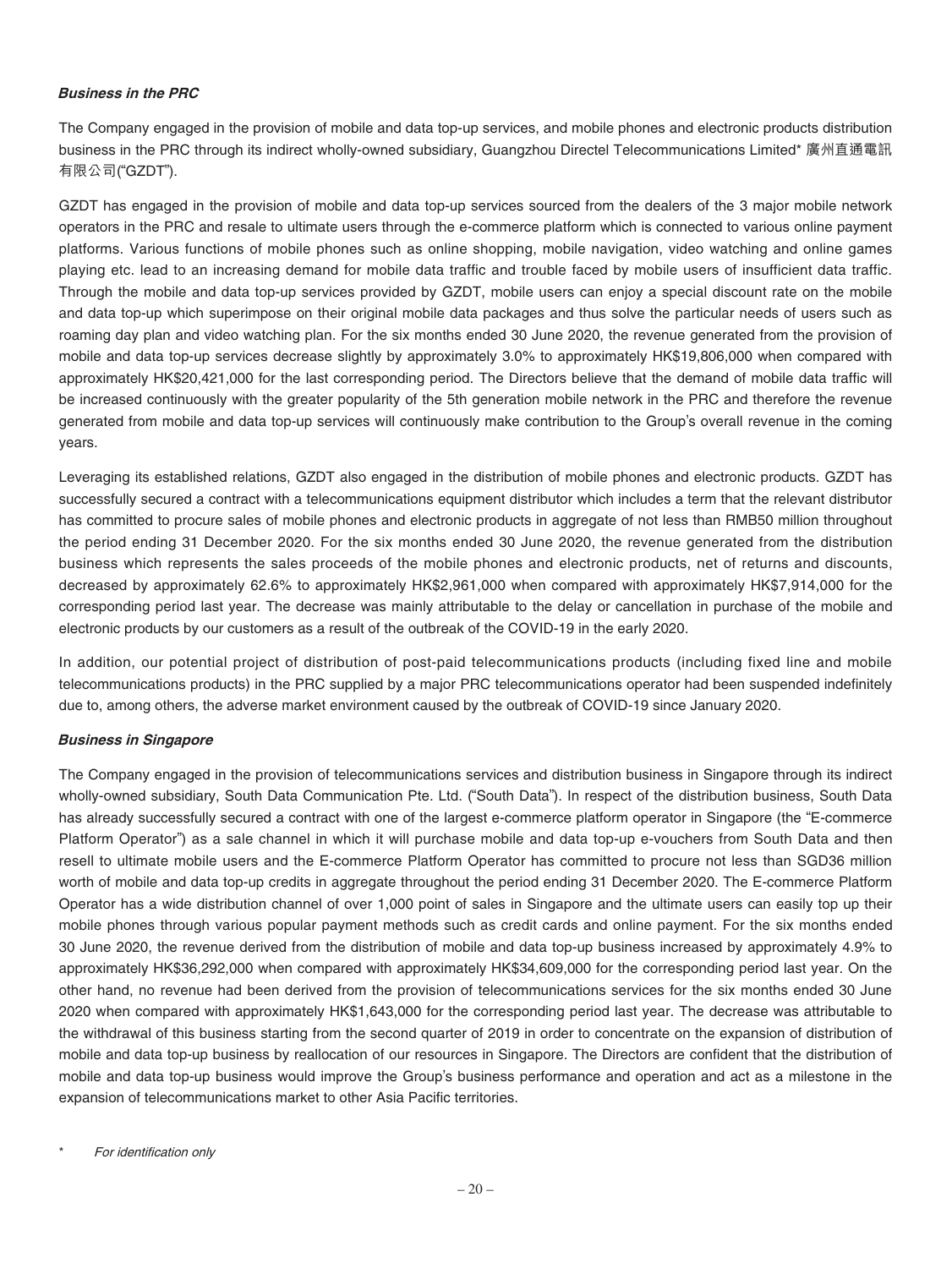#### **Outlook**

Since the development of COVID-19 outbreak remains uncertain, it is still unable to exclude the possibility that the outbreak will cause further impact on the Group's operating results. Meanwhile, the COVID-19 outbreak in China is showing a positive and improving trend. All industries have vigorously pushed for resumption of production and work, and the authorities have launched several policies that benefit the increase in consumption as well as consumers and manufacturers. Financial departments have strengthened fiscal and taxation support for manufacturing enterprises. In view of the above factors, the Group still remains a cautious positive attitude towards the medium to long-term business development.

The Company is continuously exploring suitable business development/investment opportunities in the relevant telecommunications business, and will issue announcement(s) in accordance with the applicable GEM Listing Rules, as and when appropriate.

Besides exploring new revenue sources, the Group will at the same time implement stringent cost control measures in order to improve its business and financial performance. The Group is continuously negotiating with the service providers to further reduce the unit cost of airtime and mobile data.

#### **FINANCIAL REVIEW**

For the six months ended 30 June 2020, the revenue of the Group decreased to approximately HK\$108,516,000 compared to approximately HK\$113,505,000 for the corresponding period last year, representing a decrease of approximately 4.4%. Revenue from the provision of telecommunications services and distribution business accounted for approximately HK\$22,621,000 and HK\$85,895,000 respectively, representing 20.8% and 79.2% of the Group's revenue for the six months ended 30 June 2020, respectively. The decrease was mainly attributable to the decrease in revenue generated from the provision of telecommunications services and the distribution of mobile phones and electronic products business which was partially offset by the increase in revenue generated from the distribution of mobile and data top-up business.

The Group's cost of sales decreased by approximately 5.5% to approximately HK\$107,022,000 for the six months ended 30 June 2020 compared to approximately HK\$113,286,000 for the corresponding period last year. The decrease in cost was in line with the respective changes regarding the revenue derived from the provision of telecommunications services, the distribution of mobile phones and electronics products business and the distribution of mobile and data top-up business.

For the six months ended 30 June 2020, the gross profit of the Group increased to approximately HK\$1,494,000 compared to approximately HK\$219,000 for the corresponding period last year, representing an increase of approximately 5.8 times. The increase was mainly attributable to the improved gross profit margin for the provision of telecommunications services in Hong Kong due to the reduced unit cost and usage of mobile data by the mobile users.

The Group's other income for the six months ended 30 June 2020 increased by approximately 2.5 times to approximately HK\$477,000 when compared with approximately HK\$136,000 for the corresponding period last year. The increase was mainly attributable to the increase of interest income from bank deposits and sundry income.

The Group's other net loss for the six months ended 30 June 2020 increased by approximately 53.5% to approximately HK\$2,275,000 when compared with approximately HK\$1,482,000 for the corresponding period last year. The increase was mainly due to (i) the incurrence of foreign exchange loss of approximately HK\$375,000 for the six months ended 30 June 2020 when compared with the foreign exchange gain of approximately HK\$18,000 for the corresponding period last year arising from the movements in the exchange rate between Hong Kong dollars, Renminbi and Singapore dollars; and (ii) the increase in fair value change on contingent consideration payables amounted to approximately HK\$1,900,000 for the acquisition of Joint Top Group when compared with approximately HK\$1,500,000 for the corresponding period last year.

The Group's administrative and other operating expenses for the six months ended 30 June 2020 increased by approximately 38.6% to approximately HK\$16,486,000 when compared to approximately HK\$11,897,000 for the corresponding period last year. The increase was primarily due to the increase in impairment loss of trade receivables of approximately HK\$7,920,000 for the six months ended 30 June 2020 when compared with approximately HK\$695,000 for the corresponding period last year.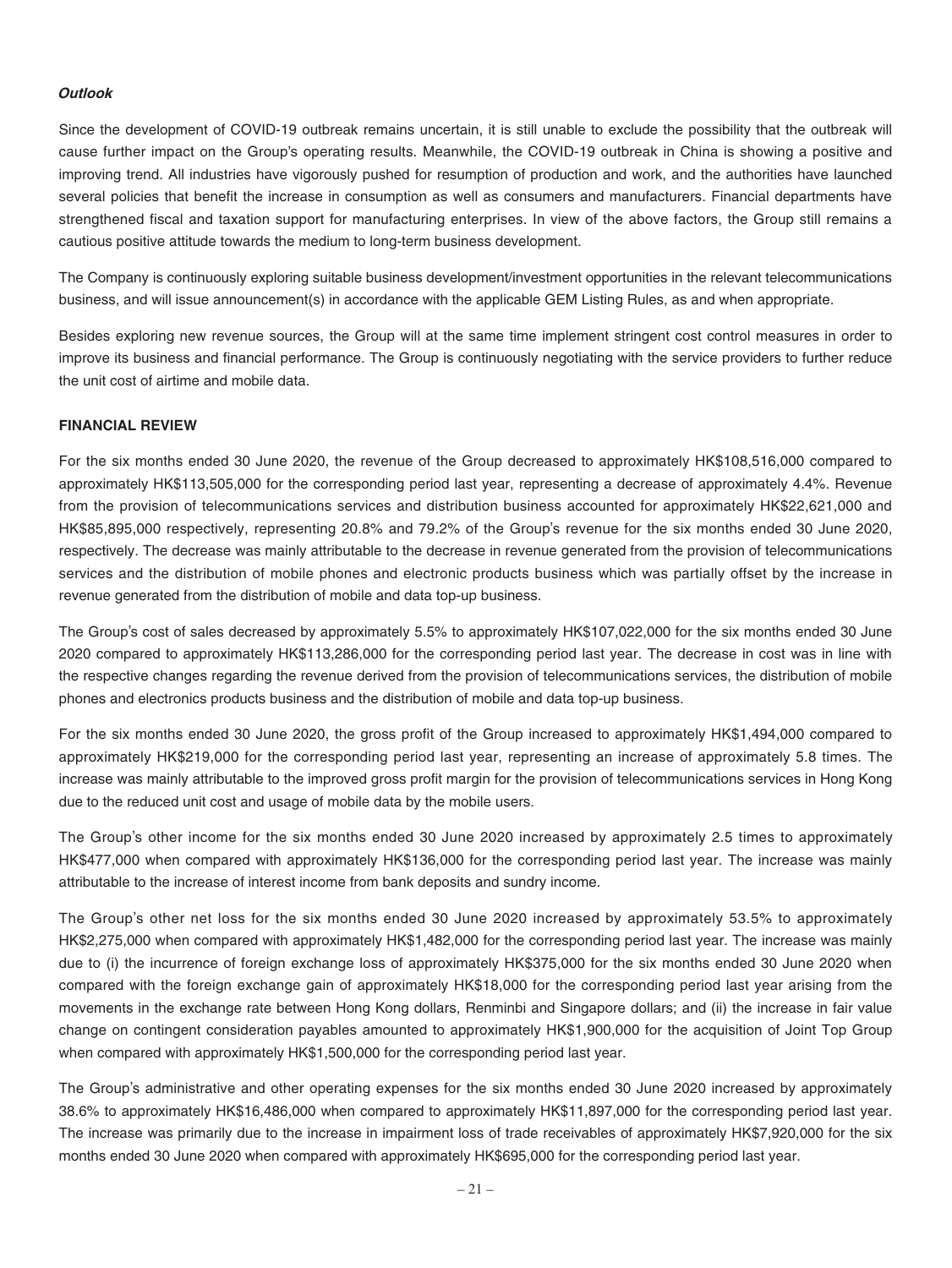The Group's finance costs for the six months ended 30 June 2020 increased by approximately 58.3% to approximately HK\$38,000 when compared to approximately HK\$24,000 for the corresponding period last year. The increase of finance costs was attributable to the increase in interest on lease liabilities recognised upon the adoption of IFRS 16.

The Group's income tax credit for the six months ended 30 June 2020 decreased by approximately 23.6% to approximately HK\$146,000 when compared to approximately HK\$191,000 for the corresponding period last year. The income tax credit was attributable to the decrease of deferred tax liabilities provided for the property, plant and equipment of the Group.

The Group recorded a loss attributable to equity shareholders of the Company for the six months ended 30 June 2020 of approximately HK\$16,682,000, representing an increase of approximately 29.8% when compared with approximately HK\$12,857,000 for the last corresponding period. The increase was mainly attributable to (i) the significant increase in impairment loss of trade receivables; (ii) the increase in fair value change on contingent consideration payables for the acquisition of Joint Top Group; and (iii) the foreign exchange loss arising from the movements in the exchange rate between Hong Kong dollars, Renminbi and Singapore dollars during the period.

#### **OTHER INFORMATION**

### **Update on the use of proceeds from the placing of the shares of the Company ("Placing") completed on 2 June 2010 ("IPO Proceeds")**

This section is made by the Company to provide an update on the use of IPO Proceeds.

The IPO Proceeds were approximately HK\$69.2 million, amongst which approximately HK\$61.2 million had been utilised up to 30 June 2020. As disclosed in the announcement of the Company dated 12 September 2018, the Directors had resolved to change part of the use of the unutilised net proceeds from the Placing. Therefore, the breakdown of the Company's actual use of the IPO Proceeds up to 30 June 2020 is as follows:

| Proposed use of     | Resolved change of   |                  |
|---------------------|----------------------|------------------|
| the IPO Proceeds    | use of the IPO       |                  |
| as disclosed in the | Proceeds as          | Actual use of    |
| prospectus of the   | disclosed in the     | the IPO Proceeds |
| Company dated       | announcement dated   | from the date of |
| 28 May 2010         | 12 September 2018    | listing to       |
| (the "Prospectus")  | (the "Announcement") | 30 June 2020     |
| HK\$ million        | HK\$ million         | HK\$ million     |
|                     |                      | (unaudited)      |
|                     |                      |                  |
| 22.7                | 22.7                 | 22.7             |
|                     |                      |                  |
|                     |                      |                  |
| 20.8                | 12.8                 | 12.8             |
| 18.9                | 12.3                 | 4.3              |
|                     | 12.1                 | 12.1             |
| 6.8                 | 9.3                  | 9.3              |
| 69.2                | 69.2                 | 61.2             |
|                     |                      |                  |

Note: As disclosed in the announcement of the Company dated 12 September 2018, the Directors had resolved to allocate part of the use of the unutilised net proceeds to distribution of mobile phones and equipment overseas.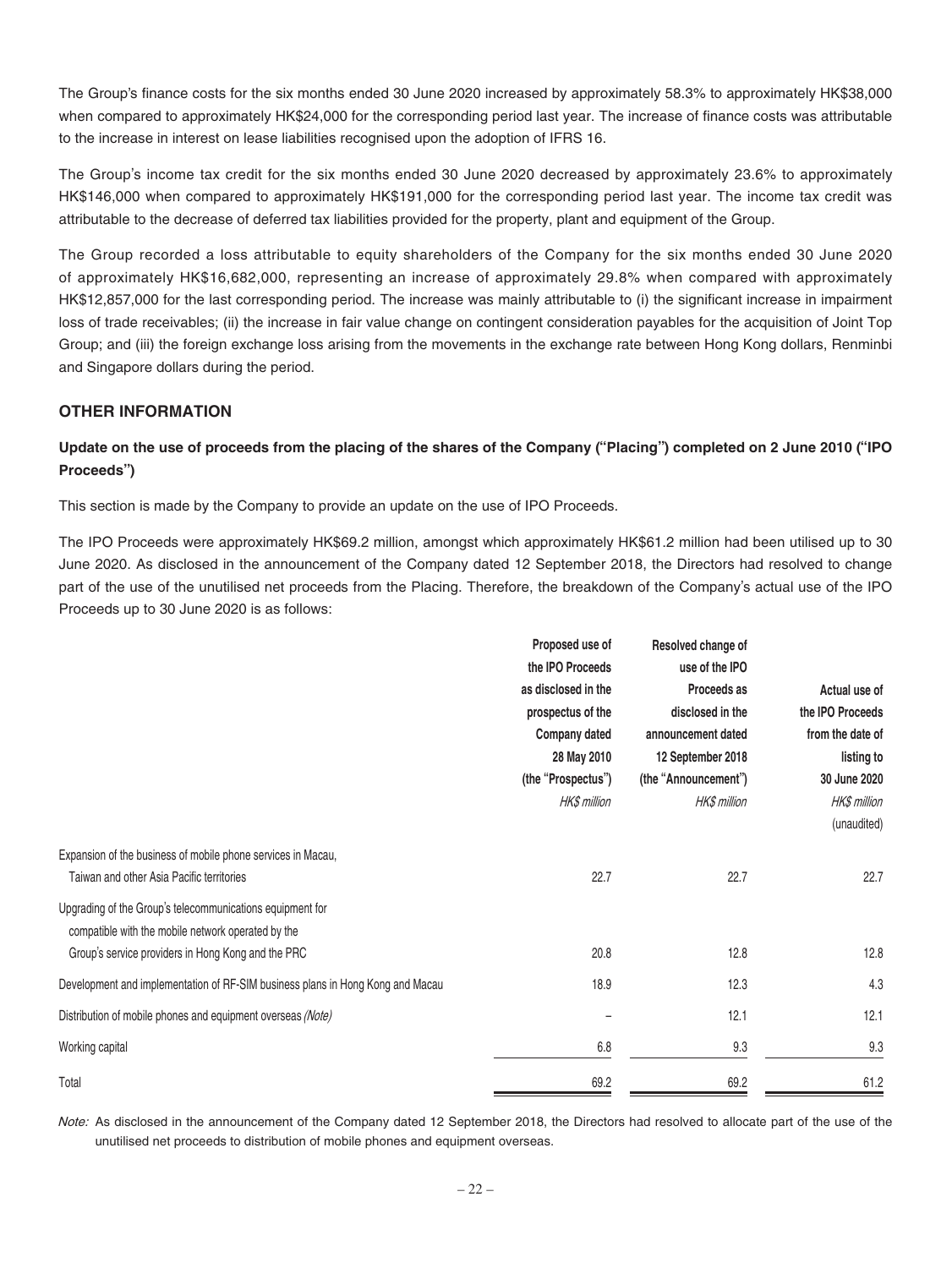The remaining unutilised changed use of IPO Proceeds of approximately HK\$8.0 million allocated to development and implementation of RF-SIM business plans in Hong Kong and Macau have been placed as interest bearing deposits in banks. Based on the information currently available and the Board's estimation of the future market condition, the Company is not intended to utilise the unutilised IPO Proceeds in the forthcoming 6 months.

#### **Development and implementation of RF-SIM business plans in Hong Kong and Macau**

Up to 30 June 2020, approximately HK\$4.3 million out of approximately HK\$12.3 million of the changed use of IPO Proceeds allocated to development and implementation of RF-SIM business plans in Hong Kong and Macau has been utilised. Upon completion of the Placing, the Group originally intended to launch and promote the use of RF-SIM technology for applications including the access control services and promotion services for commercial customers and mobile wallet and payment services immediately upon the Placing. In view of this, the Group had explored with mobile network operators in Hong Kong to launch the above applications. However, the Group experienced difficulties in promoting the above applications to mobile network operators in Hong Kong because the market of electronic wallet and payment has been dominated by a stored value smart card system. The Group had also approached potential partners in Macau to attempt to launch similar RF-SIM applications but failed to reach any conclusion.

After attempting for around three years, the Group decided to shift the application of RF-SIM technology to smart living with mobile access to doors and other facilities. The Group approached various major residential property management companies to introduce the application of RF-SIM technology for smart living in large-scale private housing estates in Hong Kong. However, the co-operations were not materialised as the Group failed to agree the commercial terms with the management companies.

Since the completion of the Placing, the development and implementation of RF-SIM business continues to be one of the business development agendas of the Group and the Group continues to conduct in-house research to explore the different applications of the RF-SIM technology. The slow utilisation of the IPO Proceeds originally allocated to this segment was due to the slower than expected business development progress. The Company will closely monitor the development of its RF-SIM business and will consider the need to further change the use of the IPO Proceeds allocated to this segment if appropriate.

As at the date of this announcement, the Board confirmed that there is no plan to change the resolved change of the use of IPO Proceeds as disclosed in the announcement of the Company dated 12 September 2018. If there is any change to the resolved change of the use of IPO Proceeds, announcement will be published by the Company in accordance with the GEM Listing Rules.

#### **CAPITAL STRUCTURE**

The Group adopts a sound financial policy and the cash surplus is deposited with the banks to facilitate extra expenditure or investment. As at 30 June 2020, the Group had no outstanding loan or borrowing, and the gearing ratio (being ratio of total long term borrowings to equity) was therefore inapplicable.

As at 30 June 2020, total equity attributable to equity holders of the Company amounted to approximately HK\$52,469,000 (31 December 2019: approximately HK\$69,602,000). As of 30 June 2020, the Company had an authorised share capital of HK\$100,000,000 dividend into 10,000,000,000 shares of a par value of HK\$0.01 each ("Share"), of which 3,697,500,000 Shares were issued.

#### **LIQUIDITY AND FINANCIAL RESOURCES**

The Group normally finances its operations with internally generated cash flows and capital contribution from shareholders. As at 30 June 2020, the Group had net current assets of approximately HK\$36,784,000 (31 December 2019: approximately HK\$89,314,000), including cash and cash equivalents of approximately HK\$39,781,000 (31 December 2019: approximately HK\$56,625,000). The current ratio was 1.9 as at 30 June 2020, lower than 12.1 as at 31 December 2019.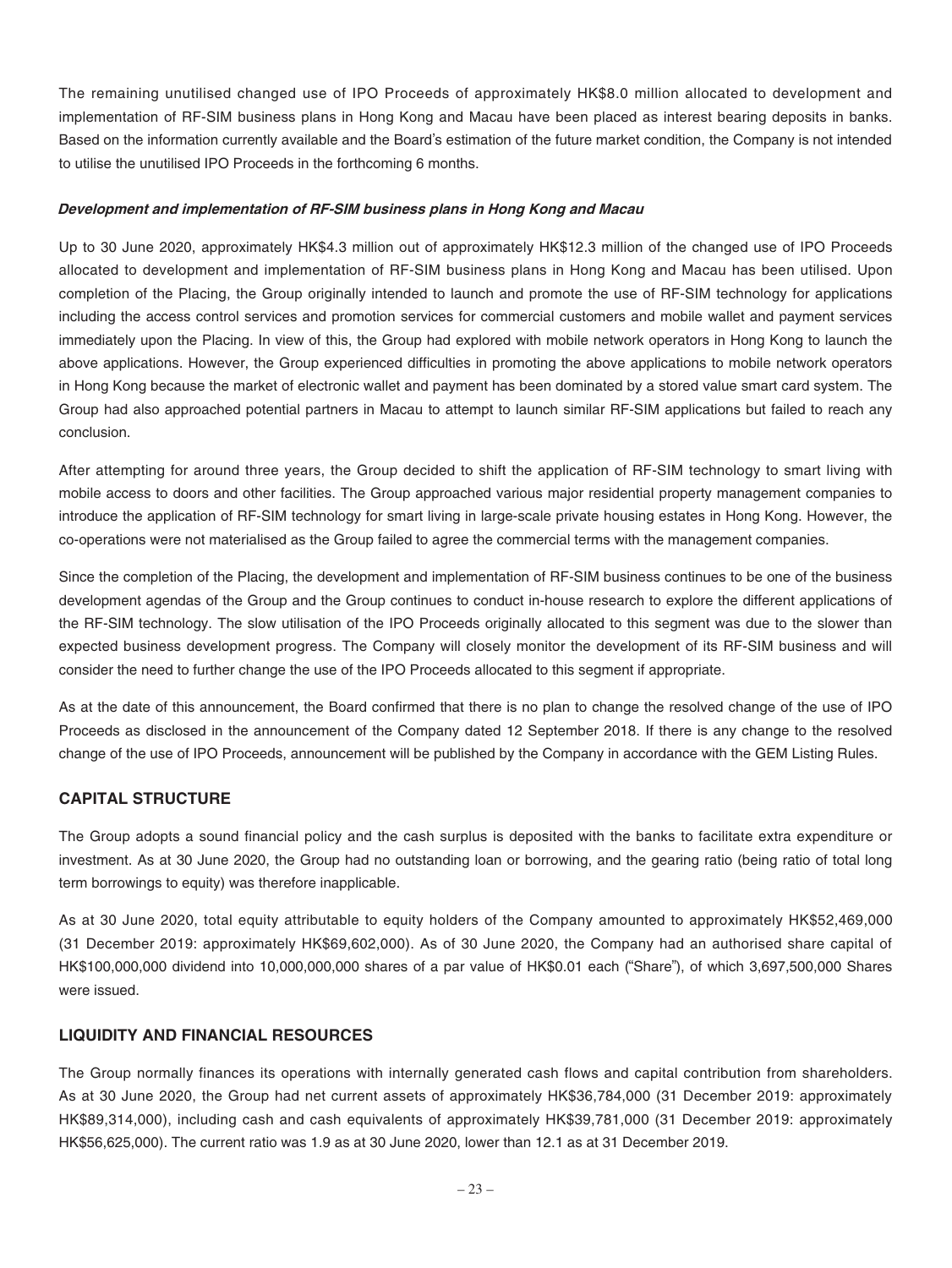#### **FOREIGN EXCHANGE EXPOSURE**

The Group is exposed to currency risk primarily through sales and purchases which give rise to receivables, payables and cash balances that are denominated in a foreign currency, i.e. a currency other than the functional currency of the operations to which the transactions relate. The currencies giving rise to this risk are primarily Renminbi ("RMB"), Singapore dollars ("SGD") and United States dollars ("US\$"). The Group currently does not have hedging policy in respect of the foreign currency risk. However, the management monitors the related foreign currency risk exposure closely and will consider hedging significant foreign currency risk exposure should the need arise. As at 30 June 2020, the Group did not have any derivatives for hedging against the exchange rate risk.

#### **PLEDGE OF ASSETS**

As at 30 June 2020, bank deposits of HK\$200,000 (31 December 2019: HK\$200,000) were pledged for the issuance of a performance bond by a bank to a subsidiary in the Group.

#### **CONTINGENT LIABILITIES**

Other than the contingent consideration payables of approximately HK\$38,027,000 for the acquisition of Joint Top Group on 8 September 2017, as at the date of this announcement, a performance bond of HK\$200,000 was given by a bank in favour of the Office of the Communications Authority ("OFCA") as security for the due performance and observance of the Group's obligation under Services-Based Operator Licence. The Group has pledged bank deposits for the above performance bond. The Directors do not consider it probable that a claim will be made against the Group.

#### **MATERIAL ACQUISITION, DISPOSAL OR SIGNIFICANT INVESTMENT**

The Group did not have any material acquisition, disposals of subsidiaries or affiliated companies or significant investment during the period under review.

#### **CAPITAL COMMITMENTS**

As at 30 June 2020, the Group had no capital commitments contracted for but not provided in the condensed consolidated financial statements (31 December 2019: Nil).

#### **SEGMENT REPORTING**

In accordance with IFRS 8, Operating Segments, operating segment is reported in a manner consistent with the internal reporting provided to the chief operating decision maker ("CODM"). The CODM, who is responsible for allocating resources and assessing performance of the operating segments, has been identified as the key management team of the Company. The CODM reviews the Group's internal reports in order to assess performance, allocate resources and determine the operating segments. The Group has identified two reportable segments which are telecommunications services and distribution business. Details of the segment reporting are set out in note 6 to the unaudited financial report.

#### **STAFF AND REMUNERATION POLICY**

As at 30 June 2020, the Group had 22 employees (31 December 2019: 22 employees). Among them, 9 employees worked in Hong Kong, 12 employees worked in the PRC and 1 employee worked in Singapore. Remuneration is determined with reference to market terms and the performance, qualification and experience of individual employee. Year-end bonus based on individual performance will be paid to employees as recognition of and reward for their contributions. The Group also offers various staff welfare, including medical insurance, share option scheme, housing fund and social insurance. It believes that employees are the most valuable assets of the Group.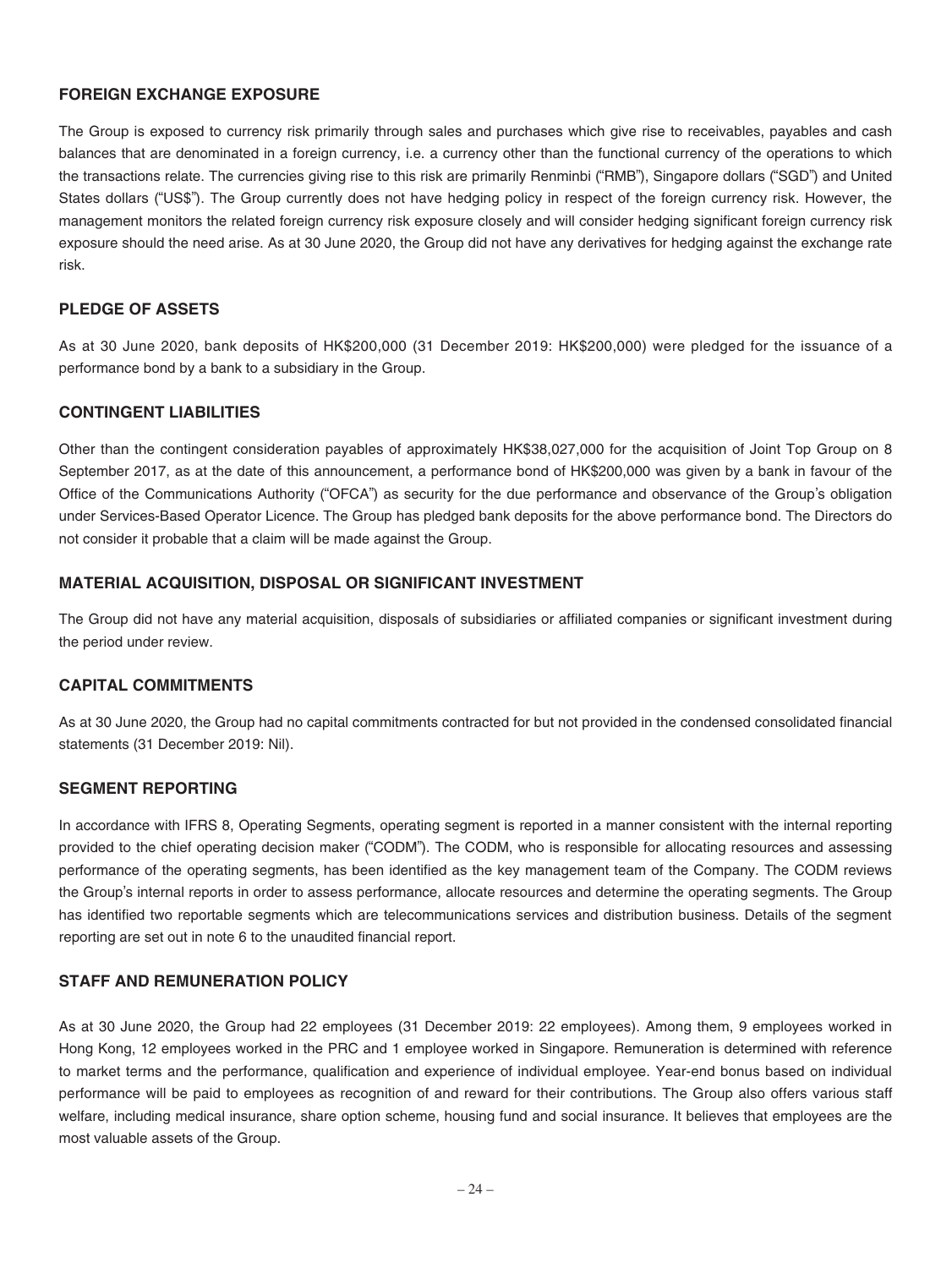#### **DIVIDENDS**

The Board does not recommend the payment of any dividend for the six months ended 30 June 2020 (six months ended 30 June 2019: Nil).

### **DIRECTORS' AND CHIEF EXECUTIVES' INTERESTS AND SHORT POSITIONS IN THE SHARES, UNDERLYING SHARES AND DEBENTURES**

As at 30 June 2020, so far as it is known to the Directors, the Directors and the chief executive of the Company had the following interests and short positions in the shares, underlying shares or the debentures of the Company or any of its associated corporations within the meaning of part XV of the Securities and Futures Ordinance (the "SFO"), which would have to be notied to the Company and the Stock Exchange pursuant to the provision of Divisions 7 and 8 of Part XV of the SFO (including interests and/ or short positions of which they were taken or deemed to have under such provisions of the SFO) and/or required to be entered in the register required to be kept under Section 352 of the SFO or as otherwise notified to the Company and the Stock Exchange pursuant to Rule 5.46 of the GEM Listing Rules:

#### **(i) Long position in shares of the Company:**

| Name of Director   | Nature of<br><b>Interest/Capacity</b> | Number of<br><b>Ordinary Shares</b> | <b>Approximate</b><br>Percentage of<br><b>Shareholding</b> |
|--------------------|---------------------------------------|-------------------------------------|------------------------------------------------------------|
| Mr. Li Kin Shing   | Interest of controlled corporation    | 2,088,750,000<br>(Note)             | 56.49%                                                     |
|                    | Beneficial owner                      | 101,250,000                         | 2.74%                                                      |
| Mr. Pang Kwok Chau | Beneficial owner                      | 30,000,000                          | 0.81%                                                      |
| Mr. Wong Kin Wa    | Beneficial owner                      | 30,000,000                          | 0.81%                                                      |

**Approximate** 

Note: The 2,088,750,000 shares are owned by New Everich Holdings Limited ("New Everich") which is owned by Mr. Li Kin Shing and Ms. Kwok King Wa as to 54% and 46%, respectively. Mr. Li Kin Shing is the spouse of Ms. Kwok King Wa. Accordingly, Mr. Li Kin Shing is deemed to be interested in the 2,088,750,000 shares under the SFO.

#### **(ii) Long position in New Everich, an associated corporation of the Company:**

|                         |                                    | Approximate   |
|-------------------------|------------------------------------|---------------|
|                         |                                    | Percentage of |
| <b>Name of Director</b> | <b>Nature of Interest/Capacity</b> | Shareholding  |
| Mr. Li Kin Shing        | Beneficial owner                   | 100.00%       |

Note: New Everich is owned as to 54% and 46% by Mr. Li Kin Shing and Ms. Kwok King Wa respectively. Mr. Li Kin Shing is the spouse of Ms. Kwok King Wa. Accordingly, Mr. Li Kin Shing is deemed to be interested in the 100% interests in New Everich under the SFO.

Save as disclosed above, as at 30 June 2020, none of the Directors nor the chief executives of the Company had any interests or short positions in any shares, underlying shares and/or debentures of the Company or any of its associated corporations (within the meaning of Part XV of the SFO) which were notified to the Company and the Stock Exchange pursuant to Divisions 7 and 8 of Part XV of the SFO (including interest and/or short positions which were taken or deemed to have under such provisions of the SFO), or which were recorded in the register maintained by the Company pursuant to Section 352 of the SFO, or which would have to be notified to the Company and the Stock Exchange pursuant to Rule 5.46 of the GEM Listing Rules.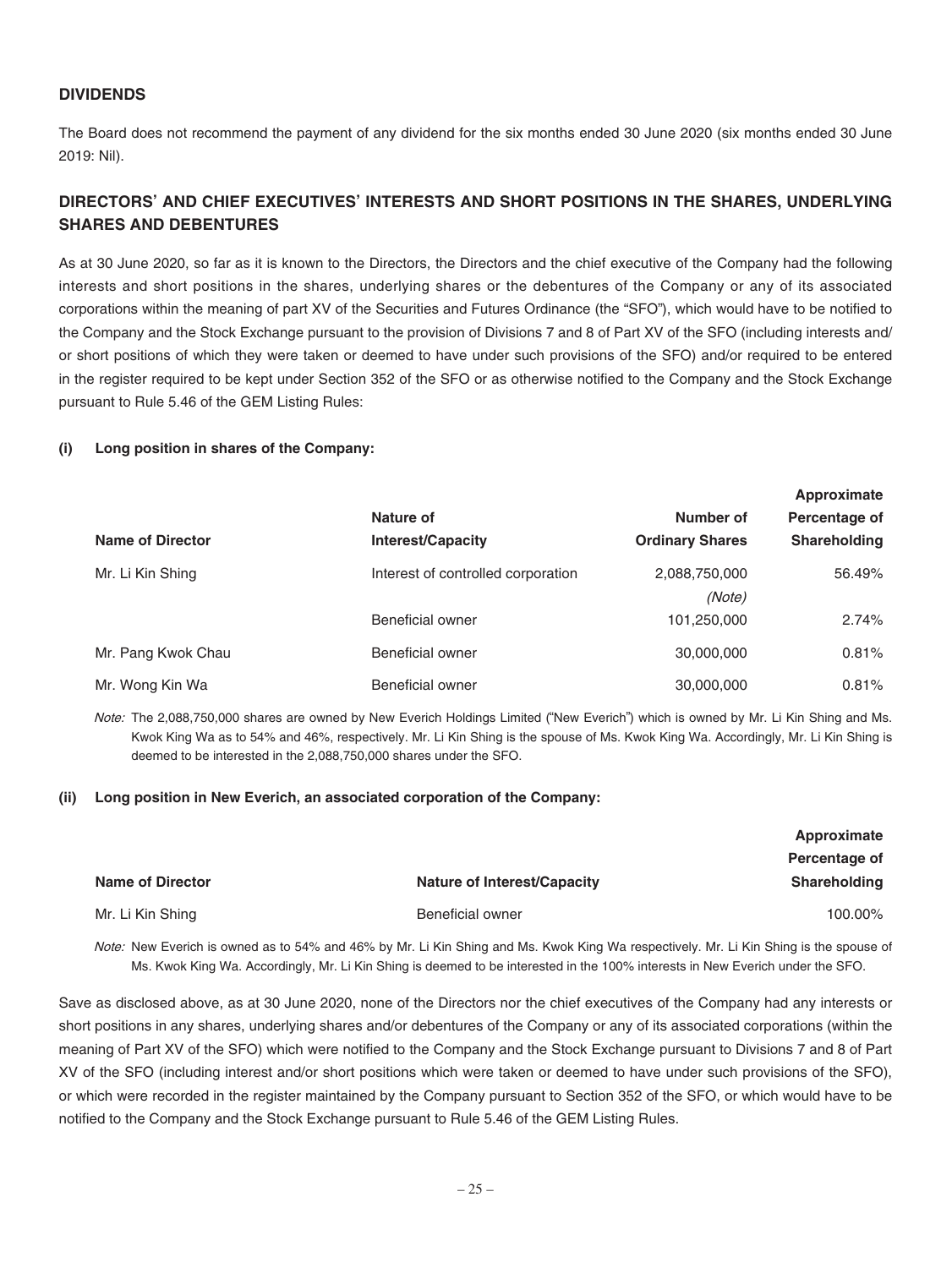### **SUBSTANTIAL SHAREHOLDERS' AND OTHER PERSONS' INTERESTS AND SHORT POSITIONS IN SHARES AND UNDERLYING SHARES OF THE COMPANY**

As at 30 June 2020, so far as it is known to the Directors, the persons (other than the Directors or chief executive of the Company) with interests or short positions in the shares or underlying shares of the Company which would fall to be disclosed to the Company under the provisions of Divisions 2 and 3 of Part XV of the SFO or which would be recorded in the register of the Company required to be kept under section 336 of the SFO or who are directly or indirectly interested in 10% or more of the nominal value of any class of share capital carrying rights to vote in all circumstances at general meetings of any member of the Group were as follows:

**Approximate** 

#### **Long position in shares of the Company:**

|                               |                                    |                        | <b>Apploximate</b>  |
|-------------------------------|------------------------------------|------------------------|---------------------|
|                               | Nature of                          | Number of              | Percentage of       |
| Name                          | <b>Interest/Capacity</b>           | <b>Ordinary Shares</b> | <b>Shareholding</b> |
| New Everich                   | Beneficial owner                   | 2,088,750,000          | 56.49%              |
| Ms. Kwok King Wa              | Interest of controlled corporation | 2,088,750,000          | 56.49%              |
|                               |                                    | (Note 1)               |                     |
|                               | Interest of spouse                 | 101,250,000            | 2.74%               |
|                               |                                    | (Note 2)               |                     |
| Golden Brand Holdings Limited | <b>Beneficial owner</b>            | 330,000,000            | 8.92%               |
| Mr. Bai Zhifeng               | Interest of controlled corporation | 330,000,000            | 8.92%               |
|                               |                                    | (Note 3)               |                     |

#### Notes:

- (1) The 2,088,750,000 shares are owned by New Everich which is owned by Mr. Li Kin Shing and Ms. Kwok King Wa as to 54% and 46%, respectively. Mr. Li Kin Shing is the spouse of Ms. Kwok King Wa. Accordingly, Ms. Kwok King Wa is deemed to be interested in the 2,088,750,000 shares under the SFO.
- (2) Mr. Li Kin Shing is the spouse of Ms. Kwok King Wa. Accordingly, Ms. Kwok King Wa is deemed to be interested in the 101,250,000 shares under the SFO.
- (3) The 330,000,000 shares are owned by Golden Brand Holdings Limited which is wholly owned by Mr. Bai Zhifeng.

Save as disclosed above, as at 30 June 2020, so far as it is known to the Directors, there was no other person (other than the Directors or chief executive of the Company) with interests or short positions in the shares or underlying shares of the Company which would fall to be disclosed to the Company under the provisions of Divisions 2 and 3 of Part XV of the SFO or which would be recorded in the register of the Company required to be kept under section 336 of the SFO or who are directly or indirectly interested in 10% or more of the nominal value of any class of share capital carrying rights to vote in all circumstances at general meetings of any member of the Group.

#### **DIRECTORS' RIGHT TO ACQUIRE SHARES OR DEBENTURES**

Save as disclosed in this announcement, during the period under review, there was no rights to acquire benefits by means of the acquisition of shares in or debentures of the Company or of any other body corporate granted to any Directors or their respective spouse or children under 18 years of age, or were any such rights exercised by them; or was the Company, its holding company or any of its subsidiaries a party to any arrangements to enable the Directors, their respective spouse or children under 18 years of age to acquire such rights in the Company or any other body corporate.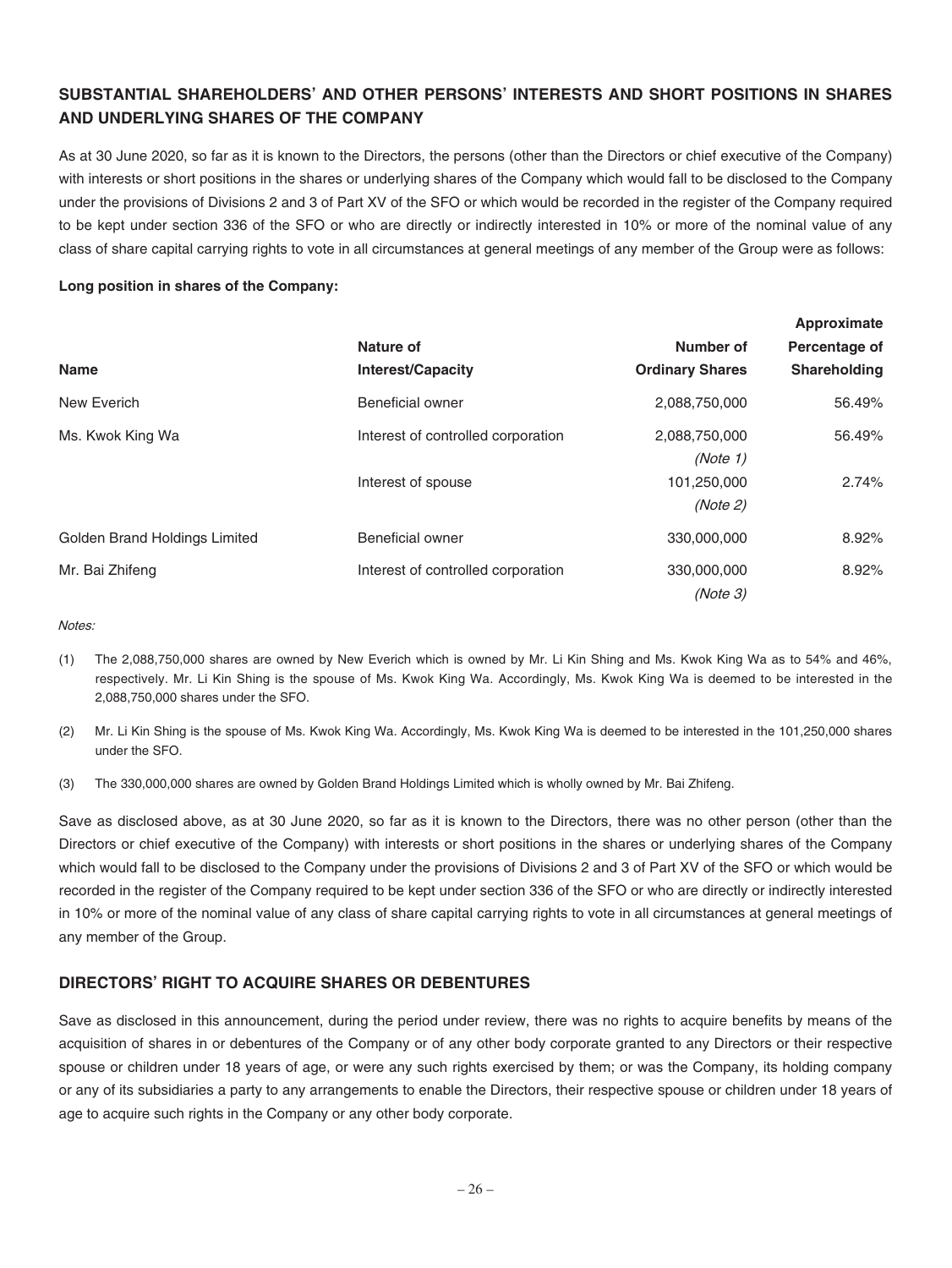#### **SHARE OPTION SCHEME**

The Company has conditionally adopted a new share option scheme (the "Share Option Scheme") in the annual general meeting held on 11 May 2016, for the purpose of providing incentives or rewards to eligible participants (including employees, executives or officers, directors including executive directors, non-executive directors and independent non-executive directors, advisers, consultants, suppliers, customers and agents of the Company or any of its subsidiaries) for their contribution to the long term growth of the Group and to enable the Company to attract and retain high caliber employees. Unless otherwise cancelled or amended, the Share Option Scheme will remain in force for 10 years from 11 May 2016.

The maximum number of shares which may be issued upon exercise of all options granted and to be granted under the Share Option Scheme is 369,750,000 shares, representing 10% of the shares of the Company in issue as at 30 June 2020. The maximum number of shares issuable under share options granted to each eligible participant in the Share Option Scheme (including both exercised and outstanding options) within any 12-month period is limited to 1% of the shares of the Company in issue. Any grant or further grant of share options in excess of this limit is subject to shareholders' approval in a general meeting. A grant of share options under the Share Option Scheme to a director, chief executive or substantial shareholder of the Company, or to any of their associates, is subject to approval in advance by the independent non-executive directors (excluding any independent non-executive director who is the grantee of the Option). In addition, any share options granted to a substantial shareholder or an independent non-executive director of the Company, or to any of their associates, which would result in the shares issued and to be issued, upon exercise of all options already granted and to be granted (including options exercised, cancelled and outstanding), to such person in the 12-month period up to and including the date of the grant in excess of 0.1% of the shares of the Company in issue and with an aggregate value (based on the closing price of the Company's shares at the date of grant) in excess of HK\$5 million, are subject to shareholders' approval in advance in a general meeting.

The offer of a grant of share options may be accepted within 21 days from the date of offer upon payment of a nominal consideration of HK\$1 in total by the grantee. The exercise period of the share options granted is determined by the directors, save that such a period shall not be more than 10 years from the date of offer of the share options and subject to the provisions for early termination as set out in the Share Option Scheme. There is no requirement of a minimum period for which an option must be held before it can be exercised.

The exercise price of the share options shall be not less than the highest of (i) the Stock Exchange closing price of the Company's shares on the date of offer of the share options; (ii) the average Stock Exchange closing price of the Company's shares for the five trading days immediately preceding the date of offer; and (iii) the nominal value of a share of the Company on the date of offer.

The Company did not grant or cancel any options under the Share Option Scheme any time during the six months ended 30 June 2020, and as at 30 June 2020, no option has been granted under the Share Option Scheme.

#### **CODE ON CORPORATE GOVERNANCE PRACTICES**

The Company has committed to maintaining high standards of corporate governance to protect the interests of the shareholders of the Company. In the opinion of the Directors, the Company has complied with the code provisions as set out in the Corporate Governance Code contained in Appendix 15 to the GEM Listing Rules during the six months ended 30 June 2020.

#### **CODE OF CONDUCT REGARDING SECURITIES TRANSACTIONS BY DIRECTORS**

The Company has adopted the required standard of dealings as set out in Rules 5.48 to 5.67 of the GEM Listing Rules as the code of conduct regarding securities transactions by directors in securities of the Company. Having made specific enquiry of all Directors, the Directors have confirmed that they have complied with the required standard of dealings as set out in the adopted code of conduct regarding securities transactions by directors.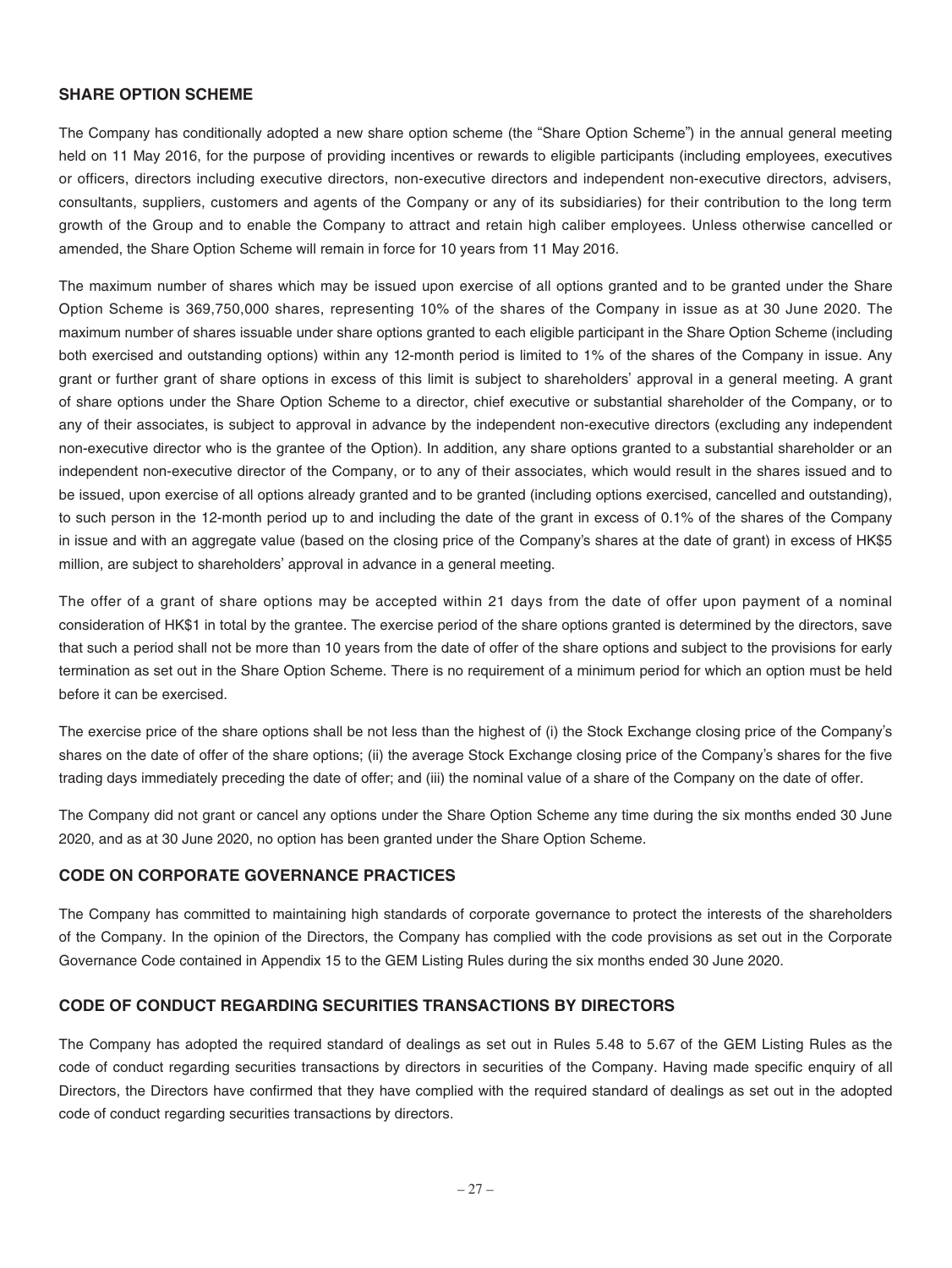#### **PURCHASE, SALE OR REDEMPTION OF THE COMPANY'S SHARES**

During the six months ended 30 June 2020, neither the Company nor any of its subsidiaries has purchased, sold or redeemed any share of the Company.

#### **COMPETING INTERESTS**

During the six months ended 30 June 2020, save as disclosed below, none of the Directors or controlling shareholders of the Company nor their respective associates is considered to have interests in a business that competes or is likely to compete, either directly or indirectly, with the businesses of the Group other than those businesses where the Directors have been appointed or were appointed as directors to represent the interests of the Company and/or the Group.

Directel Limited, a company incorporated in the Cayman Islands, is held as to 50% and 50% by Mr. Li Kin Shing, a non-executive Director, the chairman of the Company, a controlling shareholder and a substantial shareholder of the Company, and Ms. Kwok King Wa, a controlling shareholder and a substantial shareholder of the Company and the spouse of Mr. Li Kin Shing, respectively. According to the GEM Listing Rules, Directel Limited is an associate of Mr. Li Kin Shing and Ms. Kwok King Wa.

Directel Limited is the licensee of the operation rights of RF-SIM in markets other than the PRC (including Hong Kong and Macau) and it has the right to grant licences of the operation rights of RF-SIM intellectual property rights to others in markets other than the PRC. There is a risk that such services provided by Directel Limited may compete with the services provided by the Group as Directel Limited is expected to grant licences of the operation rights of RF-SIM intellectual property rights in other regions in the future.

Sunward Telecom Limited ("Sunward Telecom") and its wholly-owned subsidiaries (collectively, the "Sunward Group") were directly wholly-owned by Mr. Li Kin Shing. According to the GEM Listing Rules, the Sunward Group were the associates of Mr. Li Kin Shing. The Sunward Group, as a whole, is principally engaged in (i) the research and development, production and sales of RF-SIM products; (ii) licensing of the RF-SIM operations rights in markets other than Hong Kong and Macau; and (iii) research and development and technology transfer of CA-SIM application rights to customers.

The Directors confirm that China-Hongkong Telecom Limited, a wholly-owned subsidiary of the Company, has obtained the exclusive licence of the operation rights of RF-SIM intellectual property rights in Hong Kong and Macau. The Directors further confirm that the services provided by Directel Limited are in territories other than the PRC, Hong Kong and Macau, the services provided by the Sunward Group concentrate on the application of the RF-SIM intellectual property rights in the PRC, and services provided by the Group regarding the operation rights of RF-SIM intellectual property rights are solely in Hong Kong and Macau. Nevertheless, Mr. Li Kin Shing, Ms. Kwok King Wa and Directel Limited (as Covenantors) executed a deed of non-competition undertaking in favour of the Company on 24 May 2010 pursuant to which the Covenantors have undertaken to the Company inter alia, that (i) the Covenantors shall not, directly or indirectly, engage in, invest in, participate in, or attempt to participate in, whether on his/her/its own account or with each other or in conjunction with or on behalf of any person or company, any business which will or may compete with the RF-SIM business of the Group in Hong Kong and Macau; and (ii) in the event the Covenantors or their associates were given any business opportunities that is or may involve in direct or indirect competition with the business of the Group, the Covenantors shall assist the Company in obtaining such business opportunities in the terms being offered to the Covenantors, or more favourable terms being acceptable to the Company.